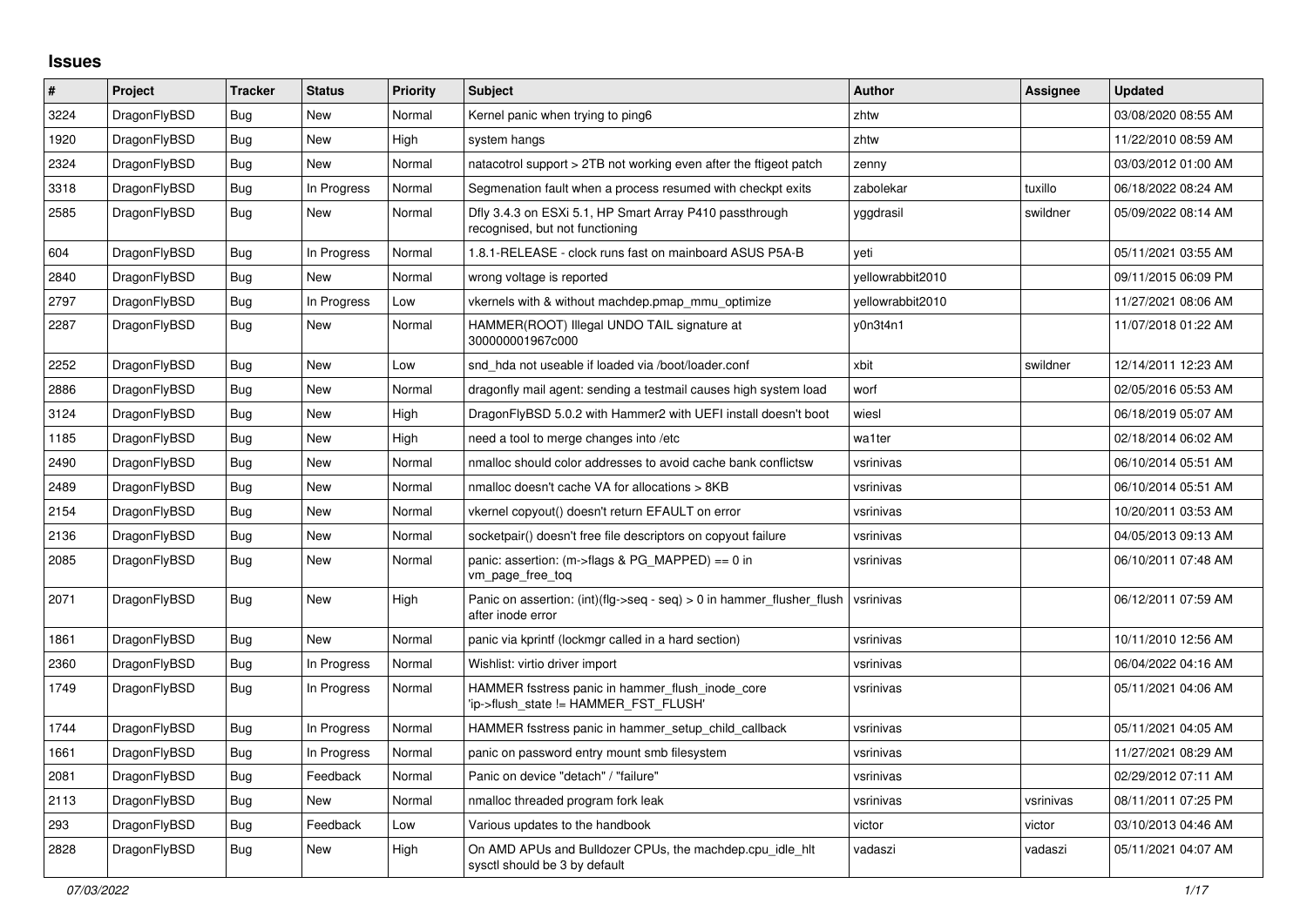| $\vert$ # | Project      | <b>Tracker</b> | <b>Status</b> | <b>Priority</b> | <b>Subject</b>                                                                                            | <b>Author</b> | Assignee | <b>Updated</b>      |
|-----------|--------------|----------------|---------------|-----------------|-----------------------------------------------------------------------------------------------------------|---------------|----------|---------------------|
| 3196      | DragonFlyBSD | Bug            | <b>New</b>    | Normal          | test issue after redmine upgrade (2)                                                                      | tuxillo       |          | 07/05/2019 04:33 AM |
| 3157      | DragonFlyBSD | <b>Bug</b>     | <b>New</b>    | Normal          | TP-Link UE300 not working in 5.2-RELEASE                                                                  | tuxillo       |          | 11/15/2018 02:08 PM |
| 2647      | DragonFlyBSD | Bug            | <b>New</b>    | Normal          | HAMMER panic on 3.6.0                                                                                     | tuxillo       |          | 05/11/2021 03:54 AM |
| 2641      | DragonFlyBSD | <b>Bug</b>     | New           | Normal          | Panic when loading natapci as module                                                                      | tuxillo       |          | 05/11/2021 03:54 AM |
| 2630      | DragonFlyBSD | Bug            | <b>New</b>    | Normal          | Bring in latest iconv fixes from FreeBSD10 as well as csmapper<br>updates                                 | tuxillo       |          | 05/11/2021 03:54 AM |
| 2629      | DragonFlyBSD | <b>Bug</b>     | <b>New</b>    | Normal          | Replace gcc44 with llvm34, clang34, and libc++                                                            | tuxillo       |          | 06/02/2014 02:30 PM |
| 2498      | DragonFlyBSD | Bug            | <b>New</b>    | Normal          | DFBSD v3.2.2-RELEASE - LIST FIRST(&bp->b dep) == NULL"<br>failed in vfs_vmio_release                      | tuxillo       |          | 05/31/2022 04:09 PM |
| 2495      | DragonFlyBSD | <b>Bug</b>     | <b>New</b>    | High            | DFBSD v3.3.0.960.g553fe7 - ocnt != 0" failed in<br>prop_object_release                                    | tuxillo       |          | 05/31/2022 04:08 PM |
| 2283      | DragonFlyBSD | <b>Bug</b>     | <b>New</b>    | Normal          | DFBSD DragonFly v2.13.0.957.g4f459 - pmap_release: page<br>should already be gone 0xc27120bc              | tuxillo       |          | 01/23/2012 03:03 AM |
| 2224      | DragonFlyBSD | Bug            | <b>New</b>    | Normal          | v2.13.0.291.gaa7ec - Panic on fq while installing world                                                   | tuxillo       |          | 11/18/2011 01:40 AM |
| 2171      | DragonFlyBSD | <b>Bug</b>     | <b>New</b>    | Normal          | DFBSD v2.13.0.151.gdc8442 - panic: assertion "(*ptep &<br>$(PG_MANAGED PG_V)$ == PG_V"                    | tuxillo       |          | 11/04/2011 05:06 PM |
| 2166      | DragonFlyBSD | <b>Bug</b>     | <b>New</b>    | Normal          | DFBSD v2.13.0.109.g05b9d - Strange lockups                                                                | tuxillo       |          | 10/29/2011 11:20 AM |
| 2129      | DragonFlyBSD | Bug            | <b>New</b>    | Normal          | DFBSD v2.11.0.661.gf9438 i386 - panic: lockmgr thrd sleep                                                 | tuxillo       |          | 09/05/2011 09:49 AM |
| 2084      | DragonFlyBSD | <b>Bug</b>     | <b>New</b>    | Normal          | DFBSD v2.11.0.242.g4d317 - panic: zone: entry not free                                                    | tuxillo       |          | 07/03/2012 01:23 AM |
| 2078      | DragonFlyBSD | <b>Bug</b>     | <b>New</b>    | Normal          | DFBSD i386 v2.11.0.201.g3ed2f - Panic during installworld into a<br>vn0 device                            | tuxillo       |          | 05/19/2011 07:50 PM |
| 1959      | DragonFlyBSD | Bug            | <b>New</b>    | Normal          | DFBSD v2.9.1.422.gc98f2 - Panic during boot - IPv6 and PF                                                 | tuxillo       |          | 01/13/2011 03:37 AM |
| 1867      | DragonFlyBSD | <b>Bug</b>     | <b>New</b>    | Normal          | it(4) motherboard and fan problems                                                                        | tuxillo       |          | 07/08/2011 10:48 AM |
| 2631      | DragonFlyBSD | Bug            | In Progress   | Low             | Verify library versioning current with full package build and switch it<br>on (after publishing packages) | tuxillo       |          | 05/11/2021 04:06 AM |
| 2351      | DragonFlyBSD | Bug            | In Progress   | Normal          | DFBSD v3.1.0.579.g44ccf - Stuck during startup, random freezes                                            | tuxillo       |          | 04/24/2012 08:21 AM |
| 2345      | DragonFlyBSD | Bug            | In Progress   | Normal          | DFBSD v3.1.0.457.gd679f - NFS panic on diskless station                                                   | tuxillo       |          | 04/07/2012 05:22 PM |
| 2282      | DragonFlyBSD | <b>Bug</b>     | In Progress   | Normal          | gdb segfaults with certain corefiles                                                                      | tuxillo       |          | 01/18/2012 04:40 PM |
| 2638      | DragonFlyBSD | Bug            | Feedback      | High            | Fix machdep.pmap mmu optimize                                                                             | tuxillo       |          | 05/11/2021 04:07 AM |
| 2636      | DragonFlyBSD | <b>Bug</b>     | Feedback      | Low             | Add -x flag to iostat (a la solaris)                                                                      | tuxillo       |          | 05/11/2021 04:07 AM |
| 2556      | DragonFlyBSD | <b>Bug</b>     | Feedback      | Normal          | DragonFly v3.5.0.81.gd3479 - Process signal weirdness                                                     | tuxillo       |          | 12/17/2013 03:48 PM |
| 1332      | DragonFlyBSD | <b>Bug</b>     | Feedback      | Normal          | DFBSD 2.2 - Booting usbcdrom/usbsticks on thinkpad hangs on<br>"BTX Halted"                               | tuxillo       |          | 05/11/2021 04:00 AM |
| 3314      | DragonFlyBSD | Bug            | <b>New</b>    | Normal          | Bring virtio console(4) from FreeBSD                                                                      | tuxillo       | tuxillo  | 05/29/2022 08:24 AM |
| 3295      | DragonFlyBSD | <b>Bug</b>     | In Progress   | Normal          | Adapt devel/libvirt for nymm                                                                              | tuxillo       | tuxillo  | 11/03/2021 04:56 PM |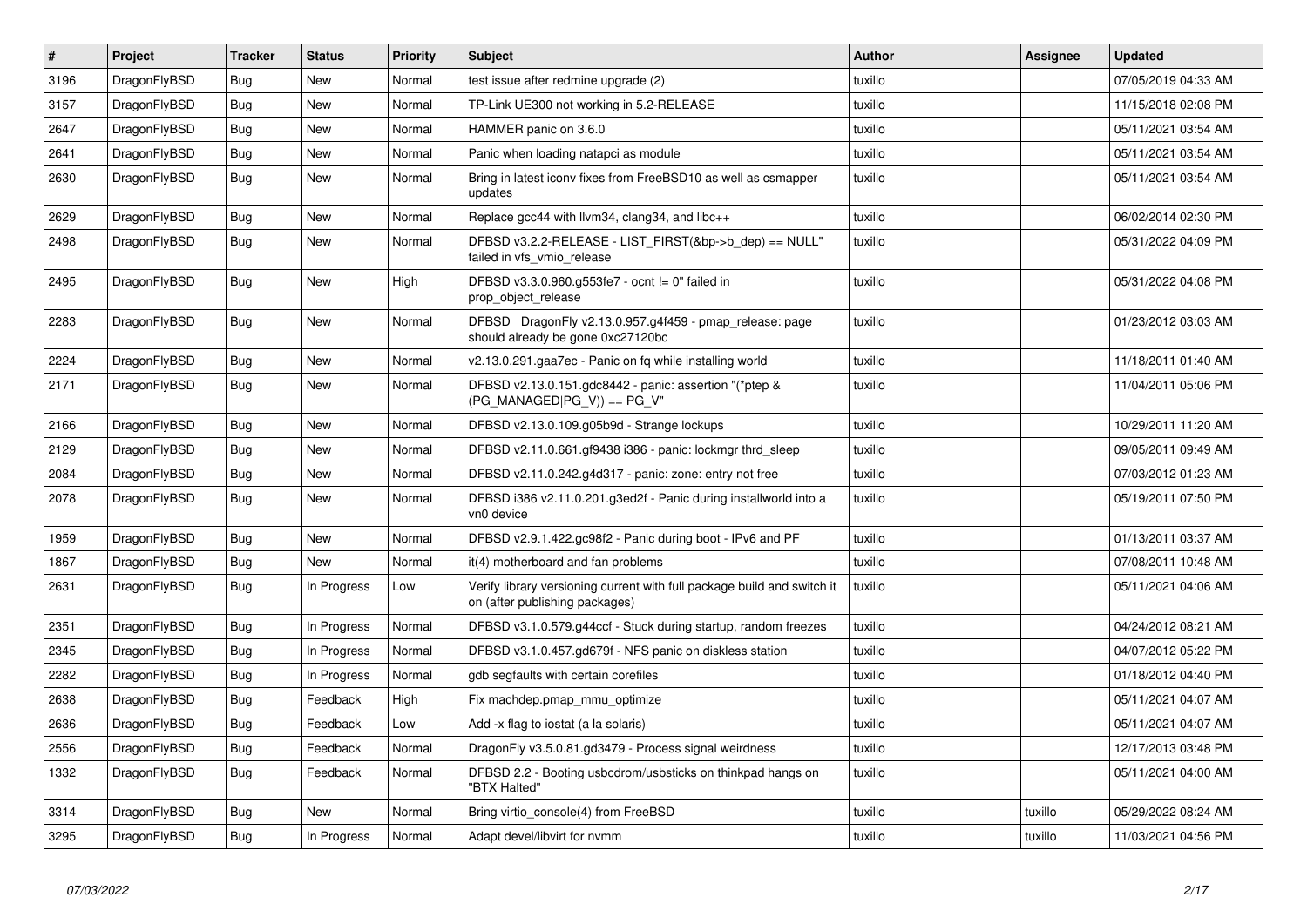| $\vert$ # | <b>Project</b> | <b>Tracker</b> | <b>Status</b> | <b>Priority</b> | Subject                                                                                | <b>Author</b>  | Assignee | <b>Updated</b>      |
|-----------|----------------|----------------|---------------|-----------------|----------------------------------------------------------------------------------------|----------------|----------|---------------------|
| 2358      | DragonFlyBSD   | Bug            | In Progress   | Normal          | DFBSD v3.0.2.32.g928ca - panic: hammer: insufficient undo FIFO<br>space!               | tuxillo        | tuxillo  | 05/10/2021 02:50 AM |
| 1819      | DragonFlyBSD   | <b>Bug</b>     | In Progress   | Low             | truss - Major revamping task list                                                      | tuxillo        | tuxillo  | 11/27/2021 08:45 AM |
| 2140      | DragonFlyBSD   | Bug            | New           | High            | hammer io delallocate panic with 'duplicate entry' message                             | ttw            |          | 10/07/2011 12:22 PM |
| 3231      | DragonFlyBSD   | <b>Bug</b>     | <b>New</b>    | Normal          | wifi drops on 5.8                                                                      | tse            |          | 04/06/2020 05:08 AM |
| 3225      | DragonFlyBSD   | <b>Bug</b>     | New           | Normal          | nfsd freeze when using qemu                                                            | tse            |          | 03/17/2020 11:52 AM |
| 3208      | DragonFlyBSD   | <b>Bug</b>     | New           | Normal          | Crash related to nfsd                                                                  | tse            |          | 06/11/2020 05:52 AM |
| 3199      | DragonFlyBSD   | <b>Bug</b>     | New           | Normal          | PFS label not found panic                                                              | tse            |          | 08/21/2019 03:51 AM |
| 3197      | DragonFlyBSD   | Bug            | New           | Normal          | DragonFly upgrades                                                                     | tse            |          | 04/18/2020 04:18 PM |
| 3170      | DragonFlyBSD   | Bug            | <b>New</b>    | Normal          | repeatable nfsd crash                                                                  | tse            |          | 06/11/2020 05:52 AM |
| 806       | DragonFlyBSD   | Bug            | Feedback      | Normal          | boot error on MacBook                                                                  | tralamazza     |          | 06/04/2022 05:28 AM |
| 3319      | DragonFlyBSD   | <b>Bug</b>     | <b>New</b>    | Normal          | setproctitle() calls can change effect of later setproctitle() calls                   | tonyc          |          | 06/29/2022 06:10 PM |
| 3252      | DragonFlyBSD   | <b>Bug</b>     | <b>New</b>    | Normal          | tcsetattr/tcgetattr set errno incorrectly on non-TTY                                   | tonyc          |          | 10/26/2020 09:34 PM |
| 1282      | DragonFlyBSD   | <b>Bug</b>     | Feedback      | Normal          | panic (trap 12) when booting SMP kernel on Atom 330 (dual core)                        | tomaz.borstnar |          | 05/11/2021 04:00 AM |
| 1579      | DragonFlyBSD   | Bug            | Feedback      | Normal          | dfly 2.4.1 does not like HP DL360G4p and Smart Array 6400 with<br>MSA <sub>20</sub>    | tomaz.borstnar | tuxillo  | 06/02/2014 02:44 PM |
| 2473      | DragonFlyBSD   | Bug            | New           | Normal          | Kernel crash when trying to up the wpi0 device (Dfly<br>v3.3.0.758.g47388-DEVELOPMENT) | tomaz          |          | 02/24/2014 08:50 AM |
| 2931      | DragonFlyBSD   | <b>Bug</b>     | <b>New</b>    | Low             | 'gdb' of 'vkernel' unable to print backtrace                                           | tofergus       |          | 07/26/2016 01:51 PM |
| 2930      | DragonFlyBSD   | Bug            | <b>New</b>    | High            | 'objcache' causes panic during 'nfs readdir'                                           | tofergus       |          | 07/26/2016 01:09 PM |
| 2812      | DragonFlyBSD   | Bug            | New           | Normal          | Panic on Intel DE3815TYKHE                                                             | tmorp          |          | 05/14/2015 03:14 PM |
| 3316      | DragonFlyBSD   | <b>Bug</b>     | New           | Normal          | hammer2 dirent create() allows creating >1 dirents with the same<br>name               | tkusumi        |          | 06/05/2022 12:35 PM |
| 3312      | DragonFlyBSD   | Submit         | <b>New</b>    | Normal          | hammer2: redundant chain modify after chain creation                                   | tkusumi        |          | 05/15/2022 01:35 PM |
| 3266      | DragonFlyBSD   | Bug            | New           | High            | Filesystems broken due to "KKASSERT(count &<br>TOK COUNTMASK);"                        | tkusumi        |          | 03/15/2021 01:21 PM |
| 3249      | DragonFlyBSD   | <b>Bug</b>     | <b>New</b>    | Normal          | HAMMER2 fsync(2) not working properly                                                  | tkusumi        |          | 09/21/2020 07:07 AM |
| 3246      | DragonFlyBSD   | Bug            | New           | Normal          | HAMMER2 unable to handle ENOSPC properly                                               | tkusumi        |          | 09/04/2020 11:11 AM |
| 3184      | DragonFlyBSD   | Bug            | New           | Normal          | tsleep(9) return value when PCATCH specified                                           | tkusumi        |          | 04/03/2019 06:49 AM |
| 3142      | DragonFlyBSD   | Submit         | New           | Normal          | lib/libdmsg: Unbreak using new API EVP_CIPHER_CTX_new()                                | tkusumi        |          | 07/08/2018 04:18 AM |
| 2857      | DragonFlyBSD   | <b>Bug</b>     | <b>New</b>    | Normal          | hammer stalls via bitcoin-qt                                                           | tkusumi        |          | 11/30/2015 06:52 AM |
| 3269      | DragonFlyBSD   | Bug            | In Progress   | Normal          | Is double-buffer'd buf still required by HAMMER2?                                      | tkusumi        |          | 05/12/2021 04:09 PM |
| 2459      | DragonFlyBSD   | Bug            | Feedback      | Normal          | apic problems with HP Probook 4510s                                                    | thowe          |          | 11/27/2021 08:22 AM |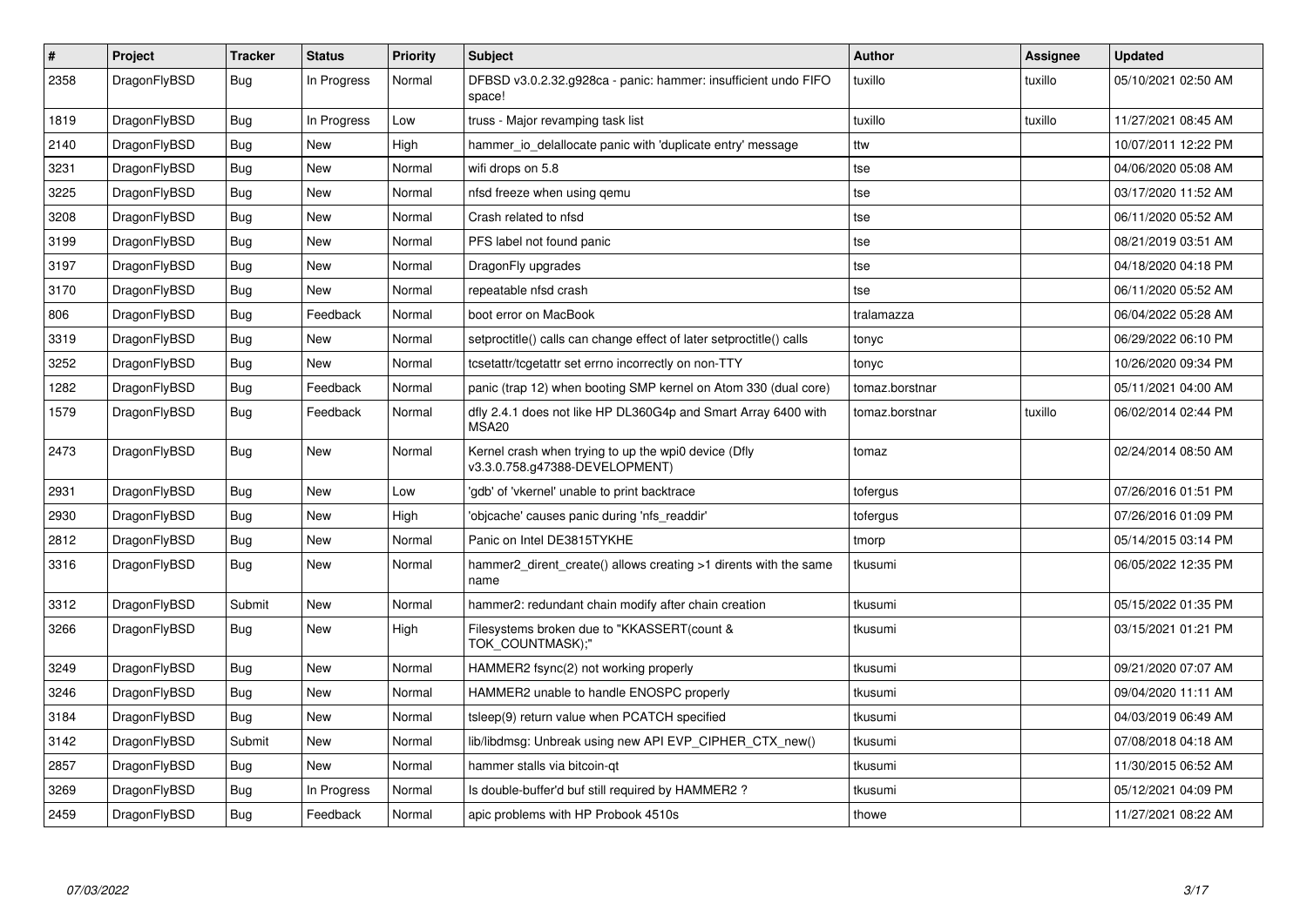| $\pmb{\#}$ | Project      | <b>Tracker</b> | <b>Status</b> | <b>Priority</b> | Subject                                                                                                  | <b>Author</b>     | Assignee | <b>Updated</b>      |
|------------|--------------|----------------|---------------|-----------------|----------------------------------------------------------------------------------------------------------|-------------------|----------|---------------------|
| 2609       | DragonFlyBSD | Bug            | New           | Normal          | master: panic: assertion<br>"LWKT_TOKEN_HELD_ANY(vm_object_token(object))" failed in<br>swp_pager_lookup | thomas.nikolajsen |          | 11/28/2013 11:36 AM |
| 2436       | DragonFlyBSD | Bug            | New           | Normal          | panic: assertion "lp->lwp_qcpu == dd->cpuid" failed in<br>dfly_acquire_curproc                           | thomas.nikolajsen |          | 01/23/2013 11:07 AM |
| 1984       | DragonFlyBSD | Bug            | New           | Normal          | hammer mount fails after crash - HAMMER: FIFO record bad head<br>signature                               | thomas.nikolajsen |          | 03/08/2011 06:57 PM |
| 2296       | DragonFlyBSD | <b>Bug</b>     | In Progress   | High            | panic: assertion "m->wire count > 0" failed                                                              | thomas.nikolajsen |          | 08/30/2012 06:09 AM |
| 285        | DragonFlyBSD | <b>Bug</b>     | Feedback      | Low             | interrupt latency with re without ip address configured                                                  | thomas.nikolajsen |          | 02/20/2014 10:30 AM |
| 1127       | DragonFlyBSD | <b>Bug</b>     | Feedback      | Low             | cdrom drive not detected                                                                                 | tgr               | corecode | 01/15/2015 08:55 AM |
| 3113       | DragonFlyBSD | Bug            | In Progress   | Urgent          | Booting vKernel fails due being out of swap space                                                        | tcullen           |          | 05/11/2021 04:14 AM |
| 3135       | DragonFlyBSD | Submit         | New           | Normal          | Add EVFILT RECV and EVFILT SEND                                                                          | tautolog          |          | 05/25/2018 09:59 PM |
| 3036       | DragonFlyBSD | <b>Bug</b>     | <b>New</b>    | Normal          | panic in icmp redirect start() ASSERT IN NETISR(0)                                                       | tautolog          |          | 05/11/2017 07:27 PM |
| 2921       | DragonFlyBSD | Submit         | New           | Normal          | Allow moused to accept userland mouse events                                                             | tautolog          |          | 05/11/2021 04:08 AM |
| 3217       | DragonFlyBSD | Bug            | New           | Normal          | rescue tools: make install fails if rescue folder doesn't exist                                          | t dfbsd           |          | 11/27/2019 08:16 PM |
| 2915       | DragonFlyBSD | Bug            | New           | High            | Hammer mirror-copy problem                                                                               | t dfbsd           |          | 08/25/2016 05:28 AM |
| 3205       | DragonFlyBSD | Bug            | Feedback      | High            | Go compiler net test failing                                                                             | t dfbsd           | tuxillo  | 05/10/2021 02:45 AM |
| 2509       | DragonFlyBSD | Bug            | <b>New</b>    | Normal          | Redefinition of DIRBLKSIZ in restore(8)                                                                  | swildner          |          | 06/04/2022 04:40 AM |
| 1913       | DragonFlyBSD | Bug            | New           | Normal          | panic: assertion: ip->flush state != HAMMER FST FLUSH in<br>hammer_flush_inode_core                      | swildner          |          | 11/20/2010 05:27 PM |
| 1907       | DragonFlyBSD | <b>Bug</b>     | <b>New</b>    | Normal          | Hammer crash in hammer_flusher_flush()                                                                   | swildner          |          | 11/11/2010 05:07 AM |
| 243        | DragonFlyBSD | <b>Bug</b>     | Feedback      | Normal          | weird behavior in the shell                                                                              | swildner          |          | 05/31/2022 02:51 PM |
| 2082       | DragonFlyBSD | Bug            | <b>New</b>    | Normal          | dfbsd 2.10.1 amd64 - mc port build error with 'bmake bin-install'                                        | sun-doctor        |          | 05/25/2011 07:18 PM |
| 2020       | DragonFlyBSD | Bug            | New           | Low             | Port brcm80211 driver from Linux to DragonFly BSD                                                        | studer            |          | 03/05/2011 10:54 PM |
| 2055       | DragonFlyBSD | <b>Bug</b>     | New           | Normal          | $ssh + IPV6 + bridge \Rightarrow connection freezes$                                                     | steve             |          | 04/24/2011 07:13 PM |
| 2004       | DragonFlyBSD | <b>Bug</b>     | <b>New</b>    | Normal          | LWKT_WAIT_IPIQ panic                                                                                     | steve             |          | 03/08/2011 05:46 PM |
| 3129       | DragonFlyBSD | <b>Bug</b>     | New           | High            | Kernel panic with 5.2.0 on A2SDi-4C-HLN4F                                                                | stateless         |          | 04/24/2018 12:50 AM |
| 2587       | DragonFlyBSD | Bug            | New           | Normal          | SATA DVD writer not detected by DragonFly                                                                | srussell          |          | 09/04/2020 08:55 AM |
| 2586       | DragonFlyBSD | Bug            | New           | Normal          | pf: "modulate" state seems problematic                                                                   | srussell          |          | 09/25/2013 07:36 PM |
| 2077       | DragonFlyBSD | <b>Bug</b>     | New           | Normal          | USB devices conflicting                                                                                  | srussell          |          | 05/17/2011 05:12 PM |
| 2936       | DragonFlyBSD | Bug            | <b>New</b>    | Normal          | loader.efi crashes while loading kernel                                                                  | spaceille         |          | 08/20/2016 06:17 AM |
| 1964       | DragonFlyBSD | <b>Bug</b>     | New           | Normal          | iwn (panic assertion : wlan assert serialized)                                                           | sjmm.ptr          | josepht  | 02/01/2011 12:57 PM |
| 2141       | DragonFlyBSD | Bug            | New           | Urgent          | loader and/or documentation broken                                                                       | sjg               |          | 01/20/2012 10:51 AM |
| 2061       | DragonFlyBSD | <b>Bug</b>     | New           | Normal          | USB keyboard boot panic                                                                                  | sjg               |          | 05/04/2012 12:20 AM |
| 1786       | DragonFlyBSD | Bug            | New           | Normal          | Calling NULL function pointer initiates panic loop                                                       | sjg               |          | 10/11/2010 05:28 PM |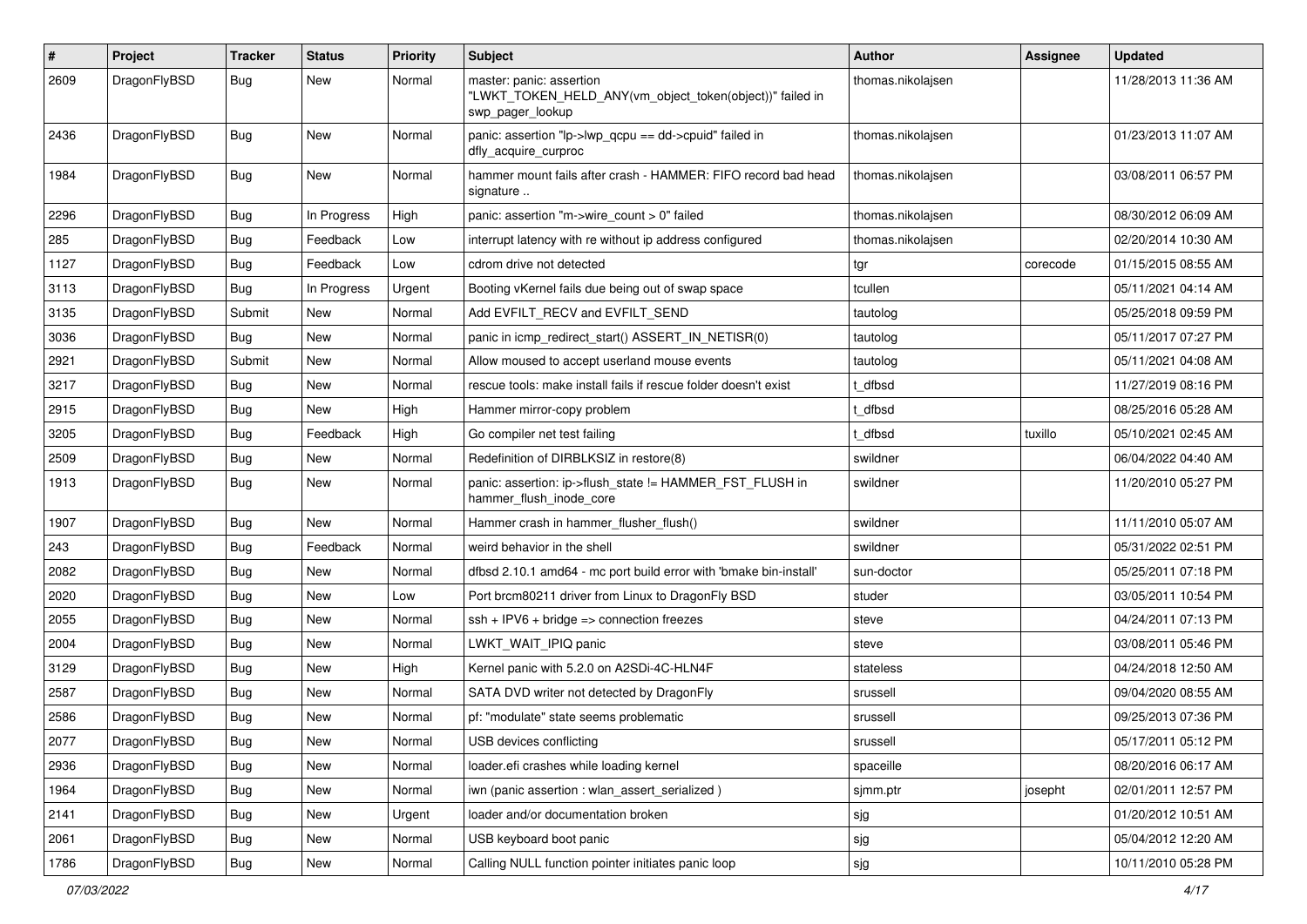| $\vert$ # | Project      | <b>Tracker</b> | <b>Status</b> | <b>Priority</b> | Subject                                                                              | <b>Author</b> | <b>Assignee</b> | <b>Updated</b>      |
|-----------|--------------|----------------|---------------|-----------------|--------------------------------------------------------------------------------------|---------------|-----------------|---------------------|
| 1302      | DragonFlyBSD | <b>Bug</b>     | In Progress   | Normal          | Checkpoint regression?                                                               | sjg           | sjg             | 07/10/2013 05:22 PM |
| 2891      | DragonFlyBSD | <b>Bug</b>     | <b>New</b>    | Normal          | Kernel panic in IEEE802.11 related code                                              | shamaz        |                 | 05/29/2016 05:49 PM |
| 2863      | DragonFlyBSD | <b>Bug</b>     | New           | Normal          | HAMMER synch tid is zero                                                             | shamaz        |                 | 12/12/2015 11:24 PM |
| 2820      | DragonFlyBSD | <b>Bug</b>     | New           | Normal          | TP-Link USB Wi-Fi adapter cannot be reattached to the system                         | shamaz        |                 | 05/22/2015 09:45 PM |
| 1961      | DragonFlyBSD | <b>Bug</b>     | <b>New</b>    | Normal          | Can't create dump from DDB                                                           | shamaz        |                 | 01/29/2011 09:02 PM |
| 1935      | DragonFlyBSD | <b>Bug</b>     | New           | Normal          | mouse does not work after switching between x and console                            | shamaz        |                 | 12/13/2010 10:06 AM |
| 1884      | DragonFlyBSD | <b>Bug</b>     | New           | Normal          | System completely freezes while listening music (devbuf: malloc<br>limit exceeded)   | shamaz        |                 | 01/24/2011 05:00 PM |
| 2124      | DragonFlyBSD | <b>Bug</b>     | New           | Normal          | getty repeating too quickly on port /dev/ttyv0                                       | sgeorge.ml    |                 | 09/01/2011 04:28 AM |
| 2396      | DragonFlyBSD | <b>Bug</b>     | Feedback      | High            | Latest 3.1 development version core dumps while destroying master<br><b>PFS</b>      | sgeorge       |                 | 01/23/2013 04:10 PM |
| 2347      | DragonFlyBSD | <b>Bug</b>     | Feedback      | High            | Hammer PFSes destroy does not give back full space allocated to<br><b>PFS</b>        | sgeorge       |                 | 07/19/2012 01:11 AM |
| 2933      | DragonFlyBSD | Submit         | New           | Normal          | Remove unix domain socket support from cat(1)                                        | sevan         |                 | 08/01/2016 08:10 PM |
| 2924      | DragonFlyBSD | <b>Bug</b>     | New           | Normal          | cat -v fails to tag characters in extended table with M- prefix with<br>some locales | sevan         |                 | 07/11/2016 07:18 AM |
| 3160      | DragonFlyBSD | Submit         | In Progress   | Normal          | State the implementation difference in pkill/pgrep manual                            | sevan         | tuxillo         | 06/03/2022 05:15 PM |
| 2042      | DragonFlyBSD | <b>Bug</b>     | New           | Normal          | kernel panic, when run boot0cfg                                                      | sepherosa     |                 | 05/31/2022 03:01 PM |
| 1944      | DragonFlyBSD | Bug            | New           | Normal          | panic: backing object 0xdea7b258 was somehow re-referenced<br>during collapse!       | sepherosa     |                 | 12/27/2010 02:06 AM |
| 2100      | DragonFlyBSD | <b>Bug</b>     | Feedback      | Normal          | devfs related panic                                                                  | sepherosa     | alexh           | 07/10/2011 02:29 PM |
| 2123      | DragonFlyBSD | <b>Bug</b>     | New           | Normal          | hammer is losing files                                                               | schmir        |                 | 08/30/2011 07:56 PM |
| 3047      | DragonFlyBSD | <b>Bug</b>     | New           | Normal          | <b>HAMMER</b> critical write error                                                   | samuel        |                 | 06/19/2019 09:50 AM |
| 2549      | DragonFlyBSD | Bug            | In Progress   | Normal          | netgraph7: Kernel page fault.                                                        | russiane39    | nant            | 05/10/2013 11:20 PM |
| 2316      | DragonFlyBSD | <b>Bug</b>     | New           | Normal          | Ungraceful invalid password handling for adding a new user in the<br>installer       | rune          |                 | 04/27/2012 11:23 PM |
| 2423      | DragonFlyBSD | Bug            | New           | Urgent          | After multiple panics/locks, hitting KKASSERT in<br>hammer init cursor               | rumcic        |                 | 09/18/2012 02:28 AM |
| 2080      | DragonFlyBSD | <b>Bug</b>     | New           | Normal          | panic: lockmgr thrd_sleep: called from interrupt, ipi, or hard code<br>section       | rumcic        |                 | 05/30/2011 05:06 PM |
| 2072      | DragonFlyBSD | <b>Bug</b>     | New           | Normal          | Fatal trap 12: stopped at lwkt_send_ipiq3                                            | rumcic        |                 | 05/17/2011 04:12 AM |
| 1975      | DragonFlyBSD | <b>Bug</b>     | New           | Normal          | Applications seg fault in select() and poll()                                        | rumcic        |                 | 05/31/2022 02:58 PM |
| 1874      | DragonFlyBSD | <b>Bug</b>     | New           | Normal          | mpd listening on all IPs, accepting only on one                                      | rumcic        |                 | 05/08/2011 01:01 PM |
| 1873      | DragonFlyBSD | <b>Bug</b>     | New           | Normal          | Panic upon usb mouse detach and reattaching                                          | rumcic        |                 | 02/01/2011 09:53 AM |
| 1192      | DragonFlyBSD | Submit         | New           | Normal          | KKASSERTs in sys/kern/uipc_{msg,socket}.c are too strict                             | rumcic        |                 | 05/11/2021 04:07 AM |
| 1218      | DragonFlyBSD | <b>Bug</b>     | In Progress   | Normal          | panic: assertion: error == 0 in hammer_start_transaction                             | rumcic        |                 | 05/11/2021 04:00 AM |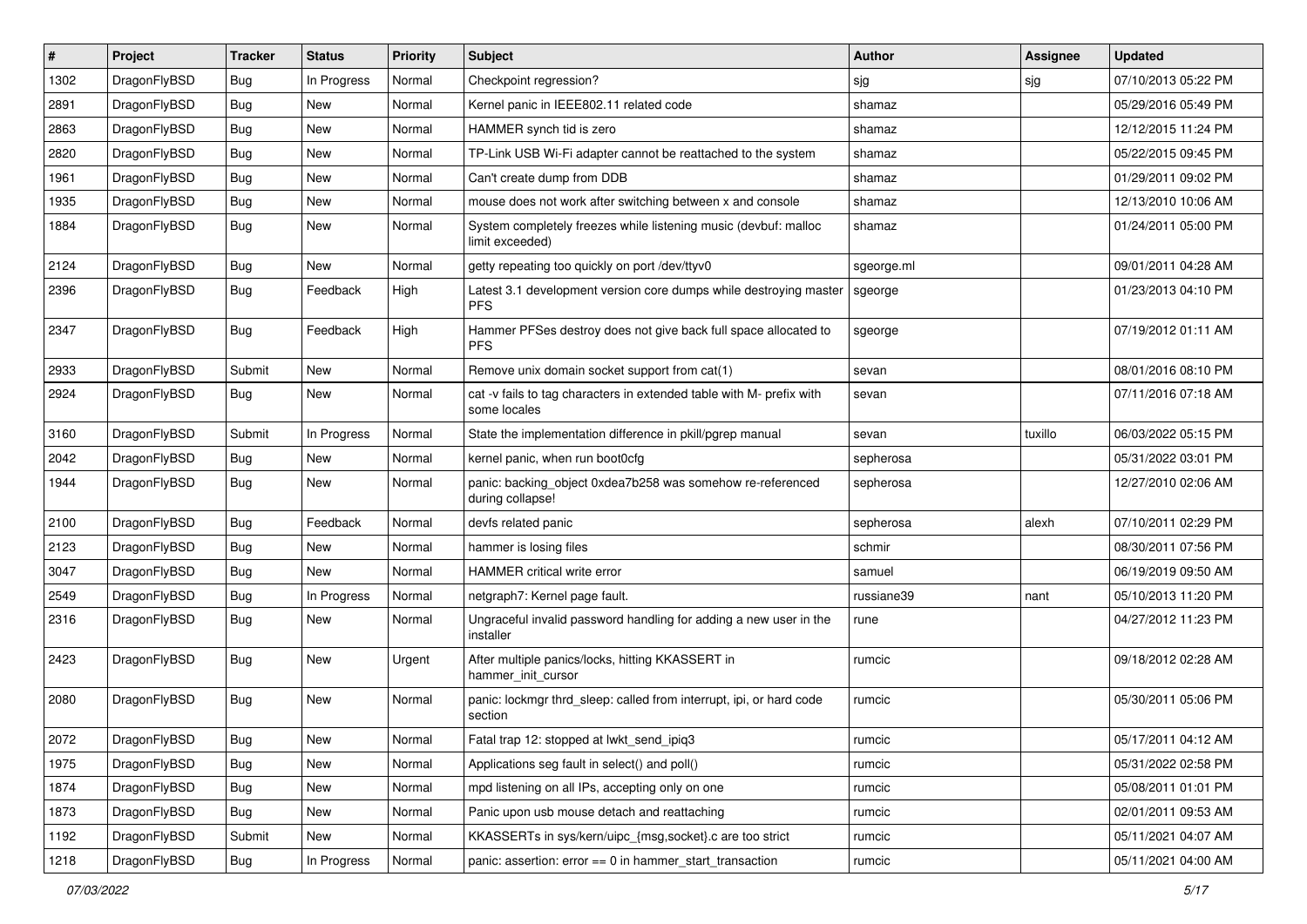| ∦    | Project      | <b>Tracker</b> | <b>Status</b> | <b>Priority</b> | <b>Subject</b>                                                                                                                                                                                    | Author       | Assignee | <b>Updated</b>      |
|------|--------------|----------------|---------------|-----------------|---------------------------------------------------------------------------------------------------------------------------------------------------------------------------------------------------|--------------|----------|---------------------|
| 1580 | DragonFlyBSD | Bug            | Feedback      | Normal          | Panic (Fatal trap 12: page fault while in kernel mode) while playing<br>with pf and netif names                                                                                                   | rumcic       |          | 12/21/2018 01:21 AM |
| 1489 | DragonFlyBSD | <b>Bug</b>     | Feedback      | Normal          | panic: ufs dirbad: bad dir                                                                                                                                                                        | rumcic       |          | 03/10/2013 04:34 AM |
| 1250 | DragonFlyBSD | Bug            | Feedback      | Normal          | Panic upon plugging an USB flash drive into the machine                                                                                                                                           | rumcic       |          | 03/10/2013 05:17 AM |
| 1249 | DragonFlyBSD | <b>Bug</b>     | Feedback      | Normal          | panic: ffs_vfree: freeing free inode                                                                                                                                                              | rumcic       |          | 03/10/2013 05:13 AM |
| 998  | DragonFlyBSD | <b>Bug</b>     | In Progress   | Normal          | Unconfiguring a vn while it is mounted                                                                                                                                                            | rumcic       | tuxillo  | 05/11/2021 04:00 AM |
| 2887 | DragonFlyBSD | Bug            | <b>New</b>    | Low             | Missing extattr_namespace_to_string and<br>extattr_string_to_namespace functions                                                                                                                  | rubenk       |          | 02/06/2016 05:09 AM |
| 3141 | DragonFlyBSD | <b>Bug</b>     | <b>New</b>    | Normal          | dhclient blocks boot process                                                                                                                                                                      | rowo         |          | 12/16/2018 11:01 AM |
| 2738 | DragonFlyBSD | <b>Bug</b>     | New           | Normal          | Hammer: Strange behavior when trying to recover old version of<br>moved file                                                                                                                      | roland       |          | 11/20/2014 08:02 AM |
| 2626 | DragonFlyBSD | Bug            | New           | Normal          | iwn driver drops with error: "firmware error 'iwn_intr: fatal firmware<br>error""                                                                                                                 | rodyaj       |          | 01/09/2014 05:50 AM |
| 600  | DragonFlyBSD | <b>Bug</b>     | <b>New</b>    | Low             | /sys/libkern/karc4random                                                                                                                                                                          | robin carey5 | profmakx | 01/19/2015 03:07 AM |
| 2430 | DragonFlyBSD | Bug            | New           | Normal          | Alternate Password Hash method                                                                                                                                                                    | robin.carey1 |          | 10/07/2012 06:28 AM |
| 2138 | DragonFlyBSD | Bug            | New           | Normal          | > 100% CPU usage                                                                                                                                                                                  | robin.carey1 |          | 09/26/2011 12:20 PM |
| 1836 | DragonFlyBSD | <b>Bug</b>     | New           | Normal          | Incorrect TCP checksum show up in tcpdump                                                                                                                                                         | robgar1      |          | 05/15/2022 11:22 AM |
| 2675 | DragonFlyBSD | <b>Bug</b>     | <b>New</b>    | Low             | Ultimate N WiFi Link 5300 get iwn intr: fatal firmware error on 5GHz                                                                                                                              | revuwa       |          | 05/11/2021 04:07 AM |
| 2822 | DragonFlyBSD | <b>Bug</b>     | New           | Normal          | USB 3.0 stick throws "reading primary partition table: error<br>accessing offset 000[] for 152" error, while the stick works on any<br>other OS I tested                                          | revuwa       | profmakx | 06/29/2015 05:56 AM |
| 3313 | DragonFlyBSD | Bug            | <b>New</b>    | Normal          | Can't boot from my live USB at all. The kernel loading process<br>hangs.                                                                                                                          | rempas       |          | 06/03/2022 12:16 AM |
| 1560 | DragonFlyBSD | <b>Bug</b>     | Feedback      | Normal          | Unable to modify partition table on ThinkPad T61p during install                                                                                                                                  | rehsack      |          | 01/15/2015 08:57 AM |
| 2371 | DragonFlyBSD | <b>Bug</b>     | New           | Normal          | Timezone problem with America/Sao Paulo                                                                                                                                                           | raitech      |          | 05/17/2012 01:42 PM |
| 1942 | DragonFlyBSD | Bug            | <b>New</b>    | Normal          | locking against myself in getcacheblk()?                                                                                                                                                          | qhwt.dfly    |          | 05/31/2022 02:15 PM |
| 1917 | DragonFlyBSD | Bug            | New           | Normal          | panic: assertion: (RB_EMPTY(&ip->rec_tree) && (ip->flags &<br>HAMMER_INODE_XDIRTY) == 0)    (!RB_EMPTY(&ip->rec_tree)<br>&& (ip->flags & HAMMER_INODE_XDIRTY) != 0) in<br>hammer_flush_inode_done | qhwt.dfly    |          | 11/24/2010 03:23 AM |
| 1876 | DragonFlyBSD | <b>Bug</b>     | New           | Normal          | devfs in jail + logging out from console(ttyv1+) -> panic                                                                                                                                         | qhwt.dfly    | tuxillo  | 05/31/2022 03:24 PM |
| 1368 | DragonFlyBSD | Bug            | In Progress   | Normal          | suspend signal race?                                                                                                                                                                              | qhwt+dfly    |          | 05/11/2021 03:51 AM |
| 1577 | DragonFlyBSD | <b>Bug</b>     | Feedback      | Normal          | panic: assertion: leaf->base.obj_id == ip->obj_id in<br>hammer_ip_delete_range                                                                                                                    | qhwt+dfly    |          | 05/11/2021 04:01 AM |
| 1387 | DragonFlyBSD | Bug            | Feedback      | Normal          | zero-size malloc and ps: kvm_getprocs: Bad address                                                                                                                                                | qhwt+dfly    |          | 05/11/2021 04:00 AM |
| 570  | DragonFlyBSD | Bug            | Feedback      | Normal          | 1.8.x: ACPI problems                                                                                                                                                                              | qhwt+dfly    |          | 06/02/2014 03:45 AM |
| 3245 | DragonFlyBSD | Bug            | New           | Normal          | panic: free: guard1x fail, i915 load from loader.conf                                                                                                                                             | polachok     |          | 08/21/2020 10:36 AM |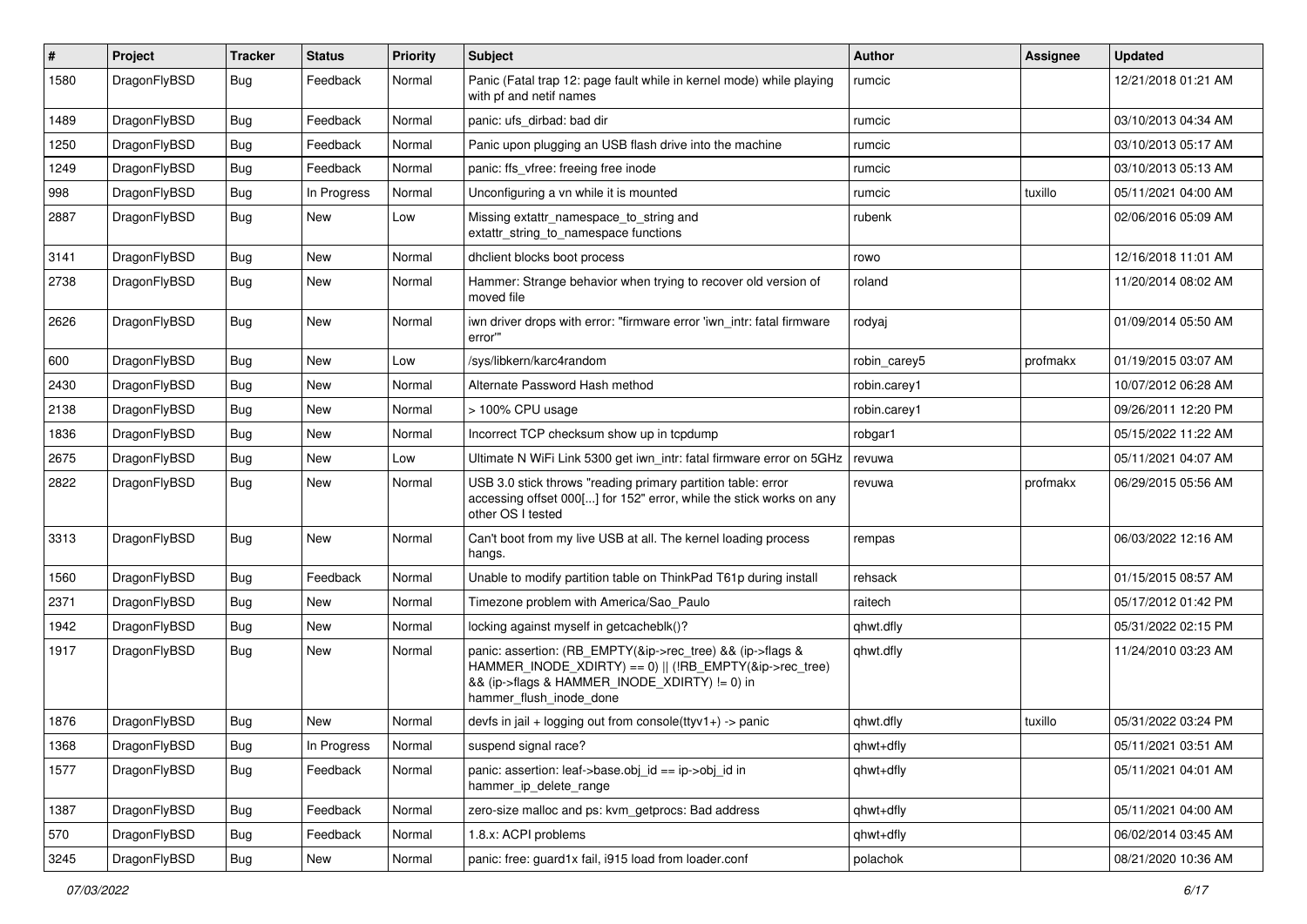| #    | Project      | <b>Tracker</b> | <b>Status</b> | <b>Priority</b> | Subject                                                                                                        | Author   | Assignee | <b>Updated</b>      |
|------|--------------|----------------|---------------|-----------------|----------------------------------------------------------------------------------------------------------------|----------|----------|---------------------|
| 1101 | DragonFlyBSD | <b>Bug</b>     | Feedback      | Normal          | ohci related panic                                                                                             | polachok |          | 05/11/2021 04:00 AM |
| 2496 | DragonFlyBSD | <b>Bug</b>     | <b>New</b>    | Normal          | NTFS malloc limit exceeded                                                                                     | plasmob  | tuxillo  | 02/19/2013 08:47 AM |
| 3302 | DragonFlyBSD | <b>Bug</b>     | <b>New</b>    | Normal          | Will not boot on System76 Lemur Pro (lemp10)                                                                   | piecuch  |          | 11/03/2021 10:21 AM |
| 3298 | DragonFlyBSD | <b>Bug</b>     | New           | Normal          | Running "w" and having logged in via XDM through VNC, "w" prints<br>an extra error message                     | piecuch  |          | 10/25/2021 09:16 AM |
| 3239 | DragonFlyBSD | <b>Bug</b>     | New           | Normal          | unable to SIGKILL glitched emacs                                                                               | piecuch  |          | 05/26/2020 03:30 AM |
| 3238 | DragonFlyBSD | Bug            | <b>New</b>    | Normal          | race conditions when printing from vkernel console                                                             | piecuch  |          | 05/19/2020 02:50 PM |
| 3247 | DragonFlyBSD | <b>Bug</b>     | New           | Normal          | Kernel panic doing nothing much                                                                                | phma     |          | 09/12/2020 11:40 PM |
| 2816 | DragonFlyBSD | Bug            | <b>New</b>    | Normal          | A multitasking process being debugged can get stuck                                                            | phma     |          | 05/19/2015 03:57 AM |
| 2611 | DragonFlyBSD | <b>Bug</b>     | <b>New</b>    | Normal          | Change in IP address results in network not working                                                            | phma     |          | 12/05/2013 07:55 PM |
| 2557 | DragonFlyBSD | <b>Bug</b>     | New           | Normal          | stock 3.4.1 kernel halts during booting if dm and dm_target_crypt<br>are loaded and RAID controller is present | phma     |          | 05/12/2013 10:38 PM |
| 2552 | DragonFlyBSD | <b>Bug</b>     | <b>New</b>    | Low             | hammer recovery should indicate progress                                                                       | phma     |          | 05/03/2013 12:13 AM |
| 2547 | DragonFlyBSD | <b>Bug</b>     | <b>New</b>    | High            | crashed while doing a dry run of pkg rolling-replace                                                           | phma     |          | 04/18/2013 10:40 PM |
| 2389 | DragonFlyBSD | Bug            | <b>New</b>    | Normal          | computer crashed while listing processes                                                                       | phma     |          | 06/18/2012 02:49 PM |
| 2387 | DragonFlyBSD | <b>Bug</b>     | New           | Normal          | hammer ignores -t during dedup                                                                                 | phma     |          | 06/17/2012 12:30 PM |
| 2331 | DragonFlyBSD | <b>Bug</b>     | <b>New</b>    | Normal          | reading mouse mode from unopen file descriptor hangs mouse<br>driver                                           | phma     |          | 03/14/2012 09:43 AM |
| 2311 | DragonFlyBSD | <b>Bug</b>     | <b>New</b>    | Normal          | Xorg crash having something to do with drm                                                                     | phma     |          | 02/22/2012 09:59 AM |
| 2306 | DragonFlyBSD | Bug            | <b>New</b>    | Normal          | a crash starts the kernel debugger in text mode, but just reboots in X                                         | phma     |          | 02/11/2012 08:02 PM |
| 1559 | DragonFlyBSD | <b>Bug</b>     | <b>New</b>    | Normal          | kernel trap                                                                                                    | phma     |          | 11/27/2021 08:43 AM |
| 1990 | DragonFlyBSD | Bug            | <b>New</b>    | Normal          | /mnt too large to mount                                                                                        | peur.neu |          | 02/16/2011 11:24 PM |
| 1951 | DragonFlyBSD | <b>Bug</b>     | <b>New</b>    | Normal          | dma timeouts at phyaddr on a good hdd                                                                          | peur.neu |          | 01/04/2011 07:12 AM |
| 1943 | DragonFlyBSD | <b>Bug</b>     | <b>New</b>    | Normal          | hammer assertion panic                                                                                         | peter    |          | 12/27/2010 12:45 AM |
| 3226 | DragonFlyBSD | Bug            | <b>New</b>    | Normal          | Xorg freezes in vm: thread stuck in "objtrm1"                                                                  | peeter   |          | 04/08/2020 02:10 AM |
| 2970 | DragonFlyBSD | Bug            | <b>New</b>    | Normal          | kernel 4.7: "Is -I" causes panic on UDF filesystem: "bgetvp -<br>overlapping buffer"                           | peeter   |          | 12/21/2016 02:46 AM |
| 2898 | DragonFlyBSD | Bug            | <b>New</b>    | Normal          | <b>HAMMER</b> panic                                                                                            | pavalos  |          | 11/03/2018 07:05 AM |
| 2526 | DragonFlyBSD | <b>Bug</b>     | New           | Normal          | hammer cleanup doesn't run on first day of DST                                                                 | pavalos  |          | 10/18/2016 05:28 PM |
| 2248 | DragonFlyBSD | <b>Bug</b>     | New           | Normal          | sysctl panic                                                                                                   | pavalos  |          | 11/23/2011 06:23 PM |
| 2199 | DragonFlyBSD | Bug            | New           | Normal          | screen segfaults if utmpx isn't present                                                                        | pavalos  |          | 11/15/2011 10:52 PM |
| 2099 | DragonFlyBSD | <b>Bug</b>     | New           | Normal          | page fault panic in vm system                                                                                  | pavalos  |          | 07/10/2011 08:51 AM |
| 2048 | DragonFlyBSD | <b>Bug</b>     | New           | Normal          | panic: ffs_sync: rofs mod                                                                                      | pavalos  |          | 04/12/2011 05:45 AM |
| 2008 | DragonFlyBSD | <b>Bug</b>     | New           | Normal          | lwkt_setcpu_remote: td->td_flags 00800621 console flood                                                        | pavalos  |          | 03/06/2011 09:37 PM |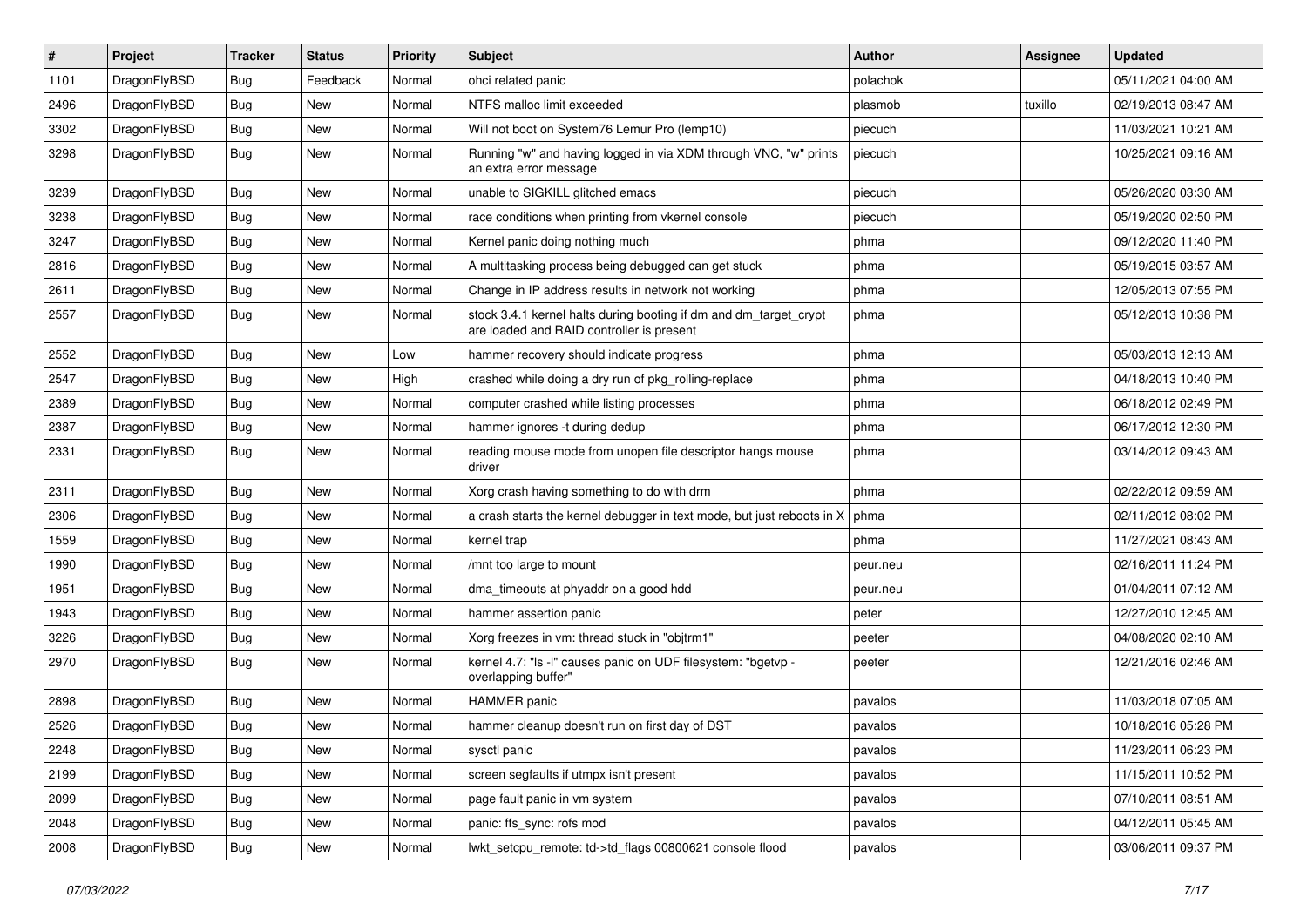| $\#$ | Project      | <b>Tracker</b> | <b>Status</b> | <b>Priority</b> | Subject                                                                                                            | <b>Author</b>          | Assignee  | <b>Updated</b>      |
|------|--------------|----------------|---------------|-----------------|--------------------------------------------------------------------------------------------------------------------|------------------------|-----------|---------------------|
| 1949 | DragonFlyBSD | <b>Bug</b>     | New           | Normal          | iwn panic                                                                                                          | pavalos                |           | 01/30/2011 03:21 AM |
| 599  | DragonFlyBSD | <b>Bug</b>     | <b>New</b>    | Urgent          | 1.9.0 reproducable panic                                                                                           | pavalos                |           | 12/22/2010 01:08 AM |
| 1946 | DragonFlyBSD | Bug            | New           | Normal          | ieee80211 panic                                                                                                    | pavalos                | josepht   | 01/27/2011 06:00 PM |
| 1969 | DragonFlyBSD | <b>Bug</b>     | New           | Normal          | pf-related network problem                                                                                         | pavalos                | lentferj  | 02/01/2011 06:57 PM |
| 1769 | DragonFlyBSD | Bug            | New           | Normal          | panic: assertion: _tp->tt_msg->tt_cpuid == mycpuid in<br>tcp callout active                                        | pavalos                | sjg       | 05/15/2022 11:07 AM |
| 2117 | DragonFlyBSD | Bug            | <b>New</b>    | High            | ACPI and/or bce(4) problem with 2.11.0.673.g0d557 on HP DL380<br>G <sub>6</sub>                                    | pauska                 |           | 08/22/2011 10:15 AM |
| 2874 | DragonFlyBSD | Bug            | <b>New</b>    | Normal          | make world DESTDIR=/emptydir fails                                                                                 | pascii                 |           | 12/25/2015 07:04 AM |
| 3107 | DragonFlyBSD | <b>Bug</b>     | New           | Low             | ACPI interrupt storm when loading i915 on Lenovo T460                                                              | oyvinht                |           | 07/15/2020 07:01 AM |
| 3152 | DragonFlyBSD | Bug            | Feedback      | Normal          | Console's size in ttyv0 and single user mode is sticking to 80x25,<br>while ttyv1 can make use of the whole screen | overtime               |           | 02/24/2019 01:08 AM |
| 2802 | DragonFlyBSD | Bug            | <b>New</b>    | Normal          | USB Wifi urtwn0 crash from cd boot                                                                                 | opvalues               |           | 03/10/2015 01:07 AM |
| 2799 | DragonFlyBSD | <b>Bug</b>     | New           | Normal          | Fatal trap 12 caused by moused(8) -p/dev/cual0                                                                     | opvalues               |           | 03/04/2015 11:01 PM |
| 3052 | DragonFlyBSD | Bug            | New           | Normal          | panic DragonFly v4.8.1-RELEASE by mounting a malformed NTFS<br>image [64.000]                                      | open.source@ribose.com |           | 08/14/2017 03:22 AM |
| 3051 | DragonFlyBSD | Bug            | New           | Normal          | panic DragonFly v4.8.1-RELEASE by mounting a malformed NTFS<br>image [12.000]                                      | open.source@ribose.com |           | 08/14/2017 03:20 AM |
| 3049 | DragonFlyBSD | Bug            | New           | Normal          | panic DragonFly v4.8.1-RELEASE by mounting a malformed<br>msdosfs image [12.128]                                   | open.source@ribose.com |           | 08/14/2017 02:53 AM |
| 2622 | DragonFlyBSD | Bug            | <b>New</b>    | Normal          | VAIO FIT15E fn keys support                                                                                        | nonsolosoft            |           | 12/31/2013 01:31 AM |
| 2621 | DragonFlyBSD | Bug            | New           | Normal          | core dump using cdrom                                                                                              | nonsolosoft            |           | 12/27/2013 12:43 AM |
| 2412 | DragonFlyBSD | Bug            | <b>New</b>    | Normal          | wlan0 fails to get address via dhclient                                                                            | nonsolosoft            |           | 08/30/2012 05:55 AM |
| 2182 | DragonFlyBSD | Bug            | New           | Normal          | if msk PHY FIFO underrun/overflow                                                                                  | nonsolosoft            |           | 09/03/2012 06:39 AM |
| 1193 | DragonFlyBSD | <b>Bug</b>     | New           | Normal          | kernel doesn't recognize cdrom drive                                                                               | nonsolosoft            |           | 01/25/2014 09:11 PM |
| 3215 | DragonFlyBSD | <b>Bug</b>     | New           | Normal          | Hang in tcdrain(3) after write(3)                                                                                  | noloader               |           | 11/25/2019 03:08 PM |
| 2098 | DragonFlyBSD | Submit         | New           | Normal          | [PATCH] correct ath man page example<br>(/usr/src/share/man/man4/ath.4)                                            | nobody                 |           | 11/15/2011 12:27 AM |
| 2958 | DragonFlyBSD | Bug            | Feedback      | Normal          | Hammer FS dies during pruning after massive write load                                                             | neilb                  |           | 10/11/2016 04:20 AM |
| 2957 | DragonFlyBSD | <b>Bug</b>     | Feedback      | Normal          | swapoff -a followed by swapon -a doesn't give your swap back                                                       | neilb                  |           | 10/09/2016 04:17 AM |
| 2104 | DragonFlyBSD | <b>Bug</b>     | New           | Normal          | network configuration seg. fault on install CD                                                                     | navratil               |           | 07/26/2011 07:55 AM |
| 679  | DragonFlyBSD | <b>Bug</b>     | New           | Low             | Netgraph backward compatibility for old *LEN constants                                                             | nant                   | nant      | 02/18/2014 05:45 AM |
| 1144 | DragonFlyBSD | <b>Bug</b>     | Feedback      | Normal          | Incorrect clock under KVM                                                                                          | msylvan                |           | 03/09/2013 01:17 PM |
| 168  | DragonFlyBSD | Bug            | In Progress   | Normal          | Livelocked limit engaged while trying to setup IPW wireless                                                        | mschacht               | sepherosa | 05/11/2021 04:05 AM |
| 3218 | DragonFlyBSD | <b>Bug</b>     | New           | Normal          | Kernel panics are not sent to comconsole when booted over EFI                                                      | mqudsi                 |           | 12/02/2019 08:52 PM |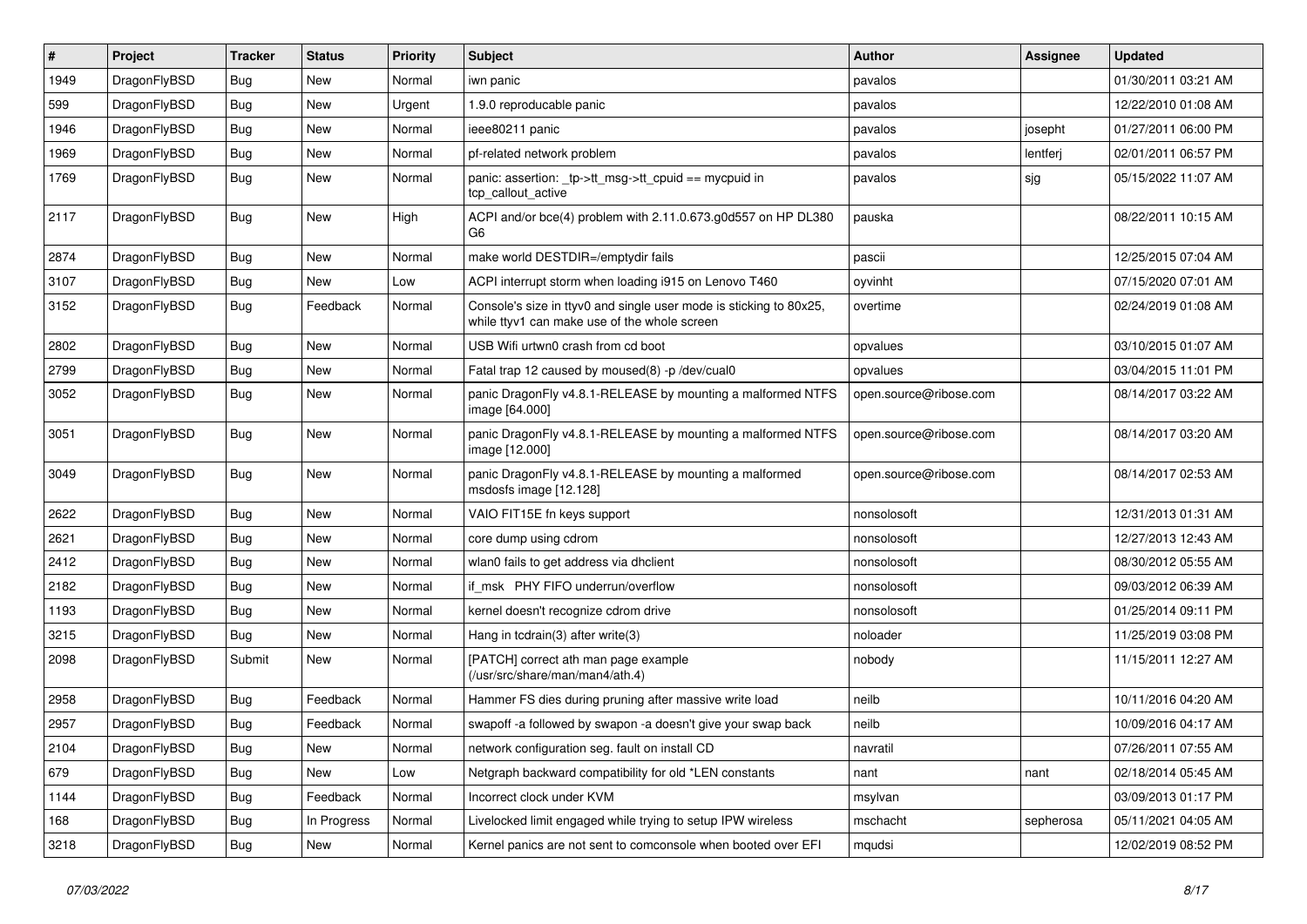| $\sharp$ | Project      | <b>Tracker</b> | <b>Status</b> | <b>Priority</b> | Subject                                                                                                 | <b>Author</b> | Assignee  | <b>Updated</b>      |
|----------|--------------|----------------|---------------|-----------------|---------------------------------------------------------------------------------------------------------|---------------|-----------|---------------------|
| 3235     | DragonFlyBSD | Bug            | New           | Normal          | Kernel panic in devfs vnops.c                                                                           | mneumann      |           | 04/28/2020 07:00 AM |
| 3222     | DragonFlyBSD | Bug            | <b>New</b>    | Normal          | gcc - undefined reference to '__atomic_load' (missing libatomic?)                                       | mneumann      |           | 02/08/2020 02:45 AM |
| 2972     | DragonFlyBSD | Bug            | <b>New</b>    | Normal          | ipfw3 "deny to me" does not work correctly                                                              | mneumann      |           | 12/27/2016 12:11 PM |
| 2881     | DragonFlyBSD | Bug            | New           | Normal          | Pulseaudio hangs/resets system when starting X11                                                        | mneumann      |           | 01/09/2016 03:08 AM |
| 2788     | DragonFlyBSD | Bug            | <b>New</b>    | Normal          | ioctl GSLICEINFO: Not working for vnode slice                                                           | mneumann      |           | 02/12/2015 07:49 AM |
| 3317     | DragonFlyBSD | Bug            | In Progress   | Normal          | Network vtnet0 not working on Hetzner cloud                                                             | mneumann      |           | 06/18/2022 03:55 AM |
| 3111     | DragonFlyBSD | Bug            | In Progress   | High            | Mouse lags every second heavily under X11                                                               | mneumann      |           | 12/12/2017 09:46 PM |
| 1293     | DragonFlyBSD | Bug            | New           | Normal          | 2.2.1-REL Installer Request                                                                             | mk            | tuxillo   | 05/11/2021 04:00 AM |
| 2644     | DragonFlyBSD | Bug            | Feedback      | Normal          | 3.6.0-REL trap 9 on boot                                                                                | memmerto      |           | 11/27/2021 08:08 AM |
| 2598     | DragonFlyBSD | Bug            | New           | Normal          | i386 via USB Booting                                                                                    | mbzadegan     |           | 10/21/2013 02:28 AM |
| 2067     | DragonFlyBSD | Bug            | New           | Normal          | sound/pcm: "play interrupt timeout, channel dead"                                                       | matthiasr     |           | 05/11/2021 03:55 AM |
| 1860     | DragonFlyBSD | <b>Bug</b>     | Feedback      | Normal          | Panic while creating UFS fs on vn(4) for initrd                                                         | matthias      |           | 02/29/2012 07:16 AM |
| 3035     | DragonFlyBSD | Bug            | New           | Normal          | panic: assertion "cpu >= 0 && cpu < ncpus" failed in netisr_cpuport<br>at /usr/src/sys/net/netisr2.h:87 | masu          |           | 05/11/2017 01:24 AM |
| 2809     | DragonFlyBSD | Bug            | <b>New</b>    | Normal          | hammer mirror-stream                                                                                    | masu          |           | 04/10/2015 12:33 AM |
| 2092     | DragonFlyBSD | Bug            | New           | Normal          | Panic: Bad link elm 0x next->prev != elm                                                                | masterblaster | dillon    | 12/04/2011 12:49 PM |
| 2167     | DragonFlyBSD | Bug            | New           | Normal          | shutdown/reboot fails after uptime msg                                                                  | marino        |           | 11/28/2011 03:01 AM |
| 2370     | DragonFlyBSD | Bug            | New           | Normal          | panic: ffs_valloc: dup alloc                                                                            | marino        | vsrinivas | 02/01/2013 09:28 AM |
| 2531     | DragonFlyBSD | <b>Bug</b>     | New           | Normal          | camcontrol fails to disable APM                                                                         | m.lombardi85  |           | 03/23/2013 12:28 PM |
| 2808     | DragonFlyBSD | <b>Bug</b>     | <b>New</b>    | Normal          | X freeze by switching between X and VT - results in black screen                                        | lukesky333    |           | 05/11/2021 03:55 AM |
| 2434     | DragonFlyBSD | <b>Bug</b>     | New           | Normal          | BTX Halted - Boot fails on USB/GUI                                                                      | lucmv         |           | 10/17/2012 08:12 PM |
| 2565     | DragonFlyBSD | <b>Bug</b>     | New           | Normal          | "ifconfig ix0 up" panic                                                                                 | Itpig402a     |           | 06/03/2013 05:46 AM |
| 2917     | DragonFlyBSD | <b>Bug</b>     | New           | Normal          | da8: reading primary partition table: error accessing offset<br>000000000000 for 512                    | liweitianux   |           | 05/11/2021 08:43 PM |
| 3310     | DragonFlyBSD | <b>Bug</b>     | In Progress   | Normal          | NVMM+QEMU fail to boot with UEFI: Mem Assist Failed<br>[gpa=0xfffffff0]                                 | liweitianux   |           | 01/11/2022 03:22 PM |
| 3028     | DragonFlyBSD | <b>Bug</b>     | In Progress   | Normal          | installer: confusion of set/get disk encryption passphrase dialogs                                      | liweitianux   | tuxillo   | 06/03/2022 05:13 PM |
| 2892     | DragonFlyBSD | <b>Bug</b>     | New           | Normal          | swap_pager:indefinite wait bufferf error                                                                | <b>Ihmwzy</b> |           | 02/21/2016 10:32 PM |
| 2421     | DragonFlyBSD | Bug            | New           | High            | Kernel panic: vm_fault: page 0xc0f70000 not busy!                                                       | lentferj      |           | 10/03/2012 08:16 AM |
| 1939     | DragonFlyBSD | Bug            | New           | Normal          | Panic on nightly build and stress test box                                                              | lentferj      |           | 12/18/2010 08:41 AM |
| 1916     | DragonFlyBSD | <b>Bug</b>     | New           | Normal          | Constant crashes on x86_64 with UFS                                                                     | lentferj      |           | 11/21/2010 07:40 PM |
| 2288     | DragonFlyBSD | <b>Bug</b>     | Feedback      | Normal          | Random IO performance loss introduced since January 1st                                                 | lentferj      |           | 01/23/2013 04:21 PM |
| 2529     | DragonFlyBSD | Bug            | New           | Low             | Sundance network adapter is not detected and attached                                                   | kworr         |           | 03/25/2013 02:29 AM |
| 1727     | DragonFlyBSD | <b>Bug</b>     | Feedback      | Normal          | CD boot panic (2.6.1) (usb?)                                                                            | kiril         |           | 05/15/2022 05:10 AM |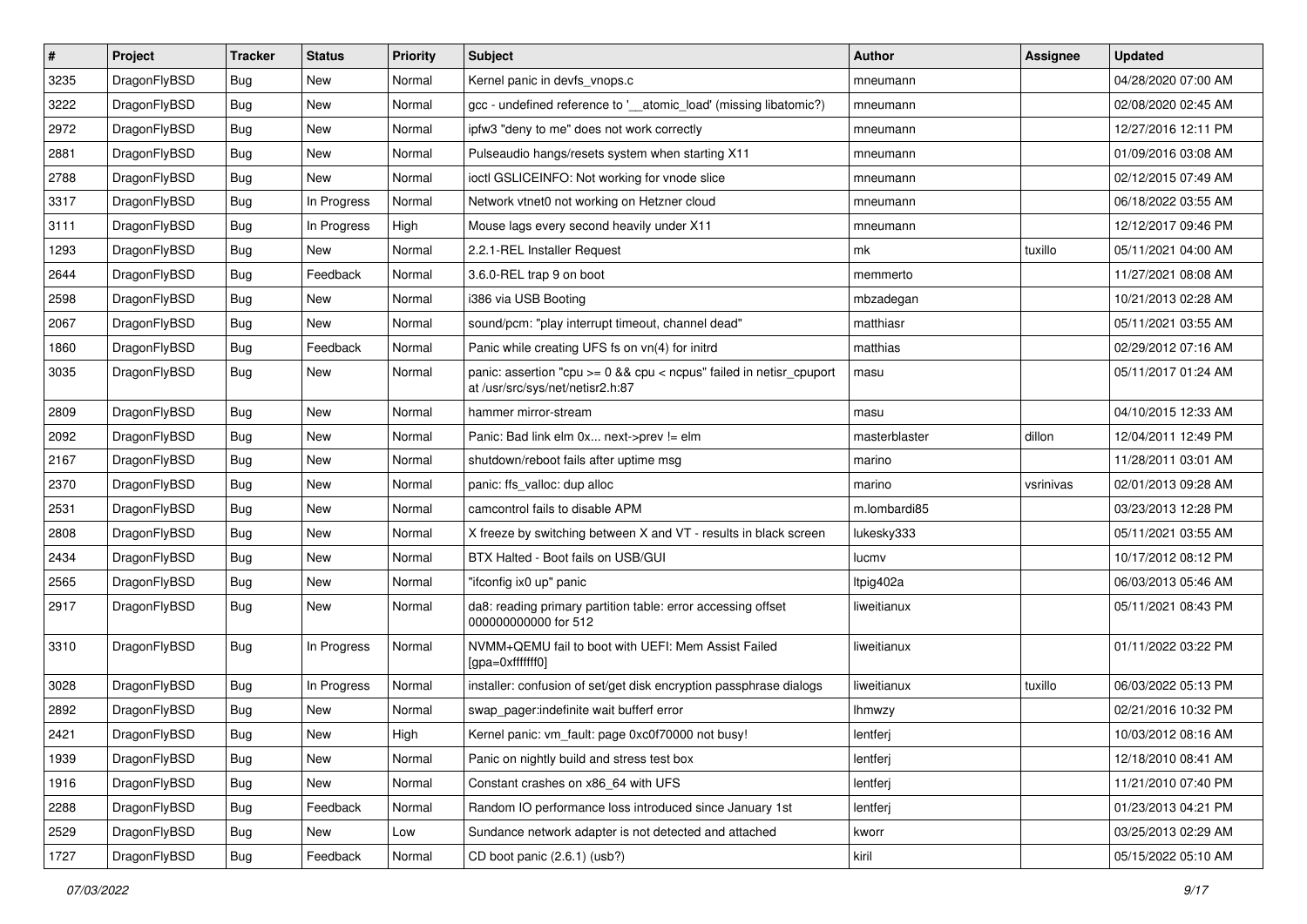| #    | Project      | <b>Tracker</b> | <b>Status</b> | <b>Priority</b> | Subject                                                                                                    | Author          | Assignee  | <b>Updated</b>      |
|------|--------------|----------------|---------------|-----------------|------------------------------------------------------------------------------------------------------------|-----------------|-----------|---------------------|
| 2645 | DragonFlyBSD | Bug            | <b>New</b>    | Normal          | panic with dsched fq and ioprio                                                                            | jyoung15        |           | 02/20/2014 07:29 AM |
| 3228 | DragonFlyBSD | Bug            | <b>New</b>    | Low             | pfi kif unref: state refcount $\leq$ 0 in dmesg                                                            | justin          |           | 03/05/2021 06:39 AM |
| 2444 | DragonFlyBSD | <b>Bug</b>     | New           | Normal          | Crash during Hammer overnight cleanup                                                                      | justin          |           | 11/04/2012 07:58 AM |
| 2090 | DragonFlyBSD | Bug            | Feedback      | Normal          | snd_hda does not support headphone automute                                                                | justin          |           | 03/29/2012 08:03 PM |
| 385  | DragonFlyBSD | <b>Bug</b>     | Feedback      | Low             | Mail archive address removal                                                                               | justin          | justin    | 03/09/2013 11:24 AM |
| 2245 | DragonFlyBSD | Bug            | New           | Normal          | panic: assertion "ref < &td->td_toks_end" failed in lwkt_gettoken at<br>/usr/src/sys/kern/lwkt_token.c:588 | iuanfra684      |           | 11/22/2011 07:41 PM |
| 2153 | DragonFlyBSD | <b>Bug</b>     | <b>New</b>    | Normal          | Too many unuseful warnings at boot                                                                         | juanfra684      |           | 10/18/2011 10:16 PM |
| 1717 | DragonFlyBSD | Bug            | Feedback      | Normal          | HAMMER panic in hammer_cursor_down()                                                                       | josepht1        |           | 05/11/2021 04:05 AM |
| 2568 | DragonFlyBSD | <b>Bug</b>     | New           | Normal          | AHCI panic                                                                                                 | josepht         |           | 06/07/2013 05:52 PM |
| 2013 | DragonFlyBSD | Bug            | In Progress   | Normal          | oversized DMA request loop                                                                                 | josepht         |           | 05/11/2021 04:06 AM |
| 1745 | DragonFlyBSD | Bug            | Feedback      | Normal          | kmalloc panic                                                                                              | josepht         |           | 05/11/2021 04:05 AM |
| 1330 | DragonFlyBSD | <b>Bug</b>     | Feedback      | Normal          | Hammer, usb disk, SYNCHRONIZE CACHE failure                                                                | josepht         |           | 06/02/2014 04:56 AM |
| 2712 | DragonFlyBSD | <b>Bug</b>     | New           | Normal          | connect(2) returns EINVAL when retrying after ECONNREFUSED                                                 | jorisgio        |           | 08/14/2014 05:31 PM |
| 2391 | DragonFlyBSD | <b>Bug</b>     | In Progress   | Normal          | System lock with ahci and acpi enabled on ATI RS690 chipset with<br>SMB600 sata controller                 | jorisgio        | vadaszi   | 06/03/2015 03:51 PM |
| 2890 | DragonFlyBSD | Bug            | New           | Normal          | not able to boot usb installer on Toshiba Chromebook 2                                                     | johnnywhishbone |           | 02/22/2016 03:42 AM |
| 3089 | DragonFlyBSD | Bug            | In Progress   | Normal          | vtnet(4) - disable TCP checksum offload by default                                                         | ilane           | vadaszi   | 05/11/2021 04:14 AM |
| 2731 | DragonFlyBSD | Bug            | In Progress   | Normal          | Screen full of random colors when starting Xorg with Intel Haswell<br>HD Graphics P4600                    | jkatzmaier      |           | 11/12/2014 04:08 PM |
| 2369 | DragonFlyBSD | <b>Bug</b>     | New           | Normal          | panic: Bad link elm 0xffffffe07edf6068 next->prev != elm                                                   | jaydg           |           | 08/15/2012 03:04 AM |
| 2308 | DragonFlyBSD | Bug            | <b>New</b>    | Normal          | System freeze when unloading snd_hda                                                                       | jaydg           |           | 02/19/2012 07:15 AM |
| 2353 | DragonFlyBSD | Bug            | In Progress   | Normal          | panic: assertion "gd->gd_spinlocks_wr == 0" failed in<br>bsd4_schedulerclock                               | jaydg           | alexh     | 11/28/2012 01:57 AM |
| 3134 | DragonFlyBSD | Bug            | <b>New</b>    | Normal          | RFC 3021 (/31 networks) appear to be unsupported                                                           | jailbird        |           | 05/16/2018 11:03 PM |
| 2825 | DragonFlyBSD | Bug            | <b>New</b>    | High            | 3x dhclient = hanging system (objcache exhausted)                                                          | jaccovonb       | sepherosa | 05/11/2021 03:55 AM |
| 2604 | DragonFlyBSD | <b>Bug</b>     | <b>New</b>    | Normal          | dell laptop does not boot with LATEST                                                                      | isenmann        |           | 11/20/2013 02:07 AM |
| 2746 | DragonFlyBSD | Bug            | <b>New</b>    | Normal          | some fraction of xterms started from the xmonad window manager<br>get killed with SIGALRM                  | isenmann        | profmakx  | 12/28/2014 02:51 AM |
| 3029 | DragonFlyBSD | Bug            | New           | Normal          | Running DflyBSD 4.8 on FreeBSD bhyve as a guest                                                            | ıron            |           | 05/13/2022 04:33 AM |
| 3189 | DragonFlyBSD | Bug            | New           | Normal          | Allow DragonFly Mail Agent to accept an alternate config via<br>command line switch                        | iang            |           | 08/16/2021 12:42 AM |
| 3206 | DragonFlyBSD | Submit         | New           | Normal          | update psm/kbd to FreeBSD 12.0 code                                                                        | htse            |           | 10/05/2019 03:49 PM |
| 3201 | DragonFlyBSD | Submit         | New           | Normal          | Fixes make search display                                                                                  | htse            |           | 08/20/2021 04:02 PM |
| 2680 | DragonFlyBSD | <b>Bug</b>     | New           | Low             | boot0cfg update makes box unbootable                                                                       | herrgard        |           | 06/10/2014 06:02 AM |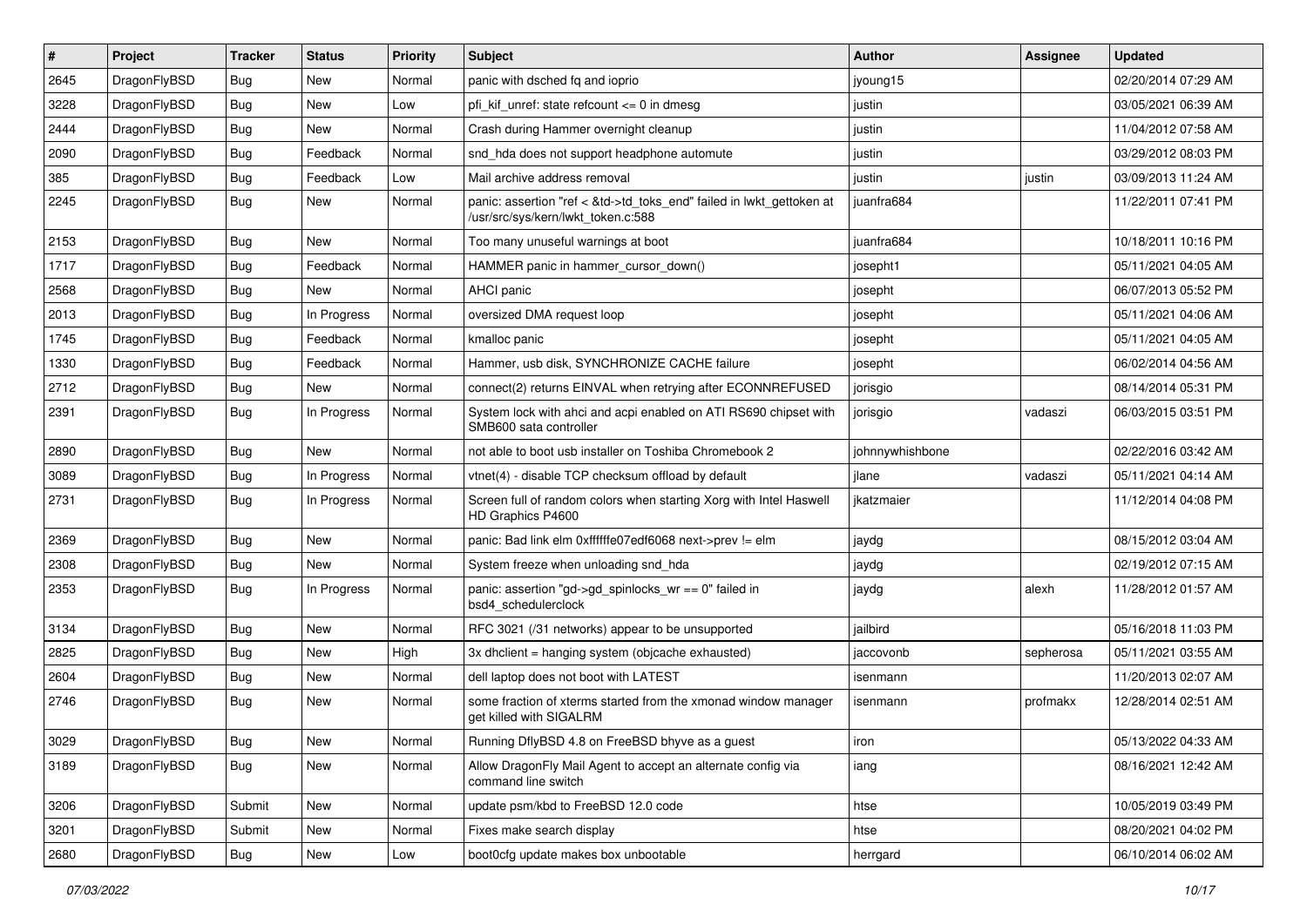| $\vert$ # | Project      | <b>Tracker</b> | <b>Status</b> | <b>Priority</b> | <b>Subject</b>                                                                  | Author   | <b>Assignee</b> | <b>Updated</b>      |
|-----------|--------------|----------------|---------------|-----------------|---------------------------------------------------------------------------------|----------|-----------------|---------------------|
| 2125      | DragonFlyBSD | <b>Bug</b>     | <b>New</b>    | Normal          | Weird garbage in dmesg                                                          | herrgard |                 | 08/30/2011 08:04 PM |
| 2045      | DragonFlyBSD | <b>Bug</b>     | <b>New</b>    | Normal          | ral(4): Fatal trap 12: page fault while in kernel mode (two panics)             | herrgard |                 | 11/03/2011 05:34 PM |
| 1982      | DragonFlyBSD | <b>Bug</b>     | <b>New</b>    | Low             | There is no linuxulator on x86-64                                               | herrgard |                 | 05/31/2022 02:25 PM |
| 1525      | DragonFlyBSD | Bug            | New           | Normal          | boehm-gc problems                                                               | hasso    |                 | 10/13/2012 07:13 PM |
| 1313      | DragonFlyBSD | Bug            | New           | Low             | Signal code in kernel needs major overhaul (signal queues,<br>si code, si addr) | hasso    |                 | 05/11/2021 04:00 AM |
| 1502      | DragonFlyBSD | Bug            | In Progress   | Normal          | Lock while deleting files from nohistory HAMMER directories                     | hasso    |                 | 03/10/2013 04:28 AM |
| 884       | DragonFlyBSD | Bug            | In Progress   | High            | Performance/memory problems under filesystem IO load                            | hasso    |                 | 05/11/2021 03:50 AM |
| 1563      | DragonFlyBSD | <b>Bug</b>     | Feedback      | Normal          | reset(1) doesn't reset terminal to the defaults                                 | hasso    |                 | 03/10/2013 04:17 AM |
| 1486      | DragonFlyBSD | Bug            | Feedback      | Normal          | Interrupt storm related to SATA DVD device                                      | hasso    |                 | 05/11/2021 04:01 AM |
| 1430      | DragonFlyBSD | <b>Bug</b>     | <b>New</b>    | Normal          | Buggy $w(1)$ ?                                                                  | hasso    | alexh           | 11/24/2010 08:09 AM |
| 1411      | DragonFlyBSD | Bug            | Feedback      | Normal          | Burning doesn't work with ahci(4)                                               | hasso    | dillon          | 05/11/2021 04:00 AM |
| 1532      | DragonFlyBSD | <b>Bug</b>     | New           | Low             | jemalloc doesn't work on DragonFly                                              | hasso    | sjg             | 08/02/2011 01:14 AM |
| 1428      | DragonFlyBSD | <b>Bug</b>     | Feedback      | Low             | POSIX.1e implementation is too old                                              | hasso    | tuxillo         | 05/11/2021 04:00 AM |
| 2095      | DragonFlyBSD | <b>Bug</b>     | <b>New</b>    | Low             | Running installer post-install: Unsupported DFUI transport "                    | greenrd  |                 | 06/26/2011 09:20 AM |
| 2094      | DragonFlyBSD | <b>Bug</b>     | New           | Normal          | Segfault when gdb printing backtrace from core dump                             | greenrd  |                 | 06/25/2011 04:14 PM |
| 3165      | DragonFlyBSD | <b>Bug</b>     | New           | Normal          | Looping at boot time                                                            | gop      |                 | 12/28/2018 01:04 PM |
| 2577      | DragonFlyBSD | <b>Bug</b>     | <b>New</b>    | Normal          | virtio-blk iops performance is cpu limited on high end devices                  | gjs278   | vsrinivas       | 08/01/2013 02:28 PM |
| 2803      | DragonFlyBSD | <b>Bug</b>     | New           | Normal          | HAMMER: Warning: UNDO area too small!                                           | ftigeot  |                 | 03/11/2015 03:42 PM |
| 2674      | DragonFlyBSD | Bug            | <b>New</b>    | Normal          | <b>GPT Support</b>                                                              | ftigeot  |                 | 12/28/2015 02:54 PM |
| 2619      | DragonFlyBSD | <b>Bug</b>     | New           | Normal          | DragonFly 3.6 can't be installed on a 6TB volume                                | ftigeot  |                 | 02/23/2014 11:55 PM |
| 2535      | DragonFlyBSD | <b>Bug</b>     | <b>New</b>    | Normal          | Imap processes apparentlt blocked on disk I/O                                   | ftigeot  |                 | 04/02/2013 09:31 AM |
| 2403      | DragonFlyBSD | Bug            | New           | Low             | newfs - E doesn't handle /dev/serno device names properly                       | ftigeot  |                 | 08/17/2012 05:07 AM |
| 2122      | DragonFlyBSD | Submit         | New           | Normal          | [Review] Fixes to the VFS layer                                                 | ftigeot  |                 | 05/31/2022 03:25 PM |
| 2051      | DragonFlyBSD | Bug            | <b>New</b>    | Normal          | No ipv6 lan route entry created on 2.10                                         | ftigeot  |                 | 04/21/2011 10:37 AM |
| 1923      | DragonFlyBSD | Bug            | New           | Normal          | Abysmal NFS performance with IPv6                                               | ftigeot  |                 | 12/05/2010 09:34 PM |
| 1826      | DragonFlyBSD | <b>Bug</b>     | New           | Normal          | panic during boot: assertion so->so_port  in tcp_input                          | ftigeot  |                 | 05/15/2022 11:05 AM |
| 1818      | DragonFlyBSD | <b>Bug</b>     | New           | Normal          | panic: Bad tailq NEXT (kqueue issue ?)                                          | ftigeot  |                 | 05/15/2022 11:40 AM |
| 2819      | DragonFlyBSD | Bug            | In Progress   | Normal          | Random micro system freezes after a week of uptime                              | ftigeot  | dillon          | 08/16/2015 08:46 PM |
| 2037      | DragonFlyBSD | <b>Bug</b>     | Feedback      | Normal          | Panic Bad link elm while building packages                                      | ftigeot  | dillon          | 04/21/2011 07:20 AM |
| 1593      | DragonFlyBSD | <b>Bug</b>     | Feedback      | Normal          | panic: assertion: ccb == ap->ap_err_ccb in ahci_put_err_ccb                     | ftigeot  | ftigeot         | 05/15/2022 05:09 AM |
| 2416      | DragonFlyBSD | <b>Bug</b>     | New           | Normal          | entry can be removed on mounted nfs filesystem                                  | ftigeot  | tuxillo         | 06/03/2014 04:40 AM |
| 1899      | DragonFlyBSD | <b>Bug</b>     | New           | Normal          | Keyboard doesn't work                                                           | fransm   |                 | 05/15/2022 03:32 PM |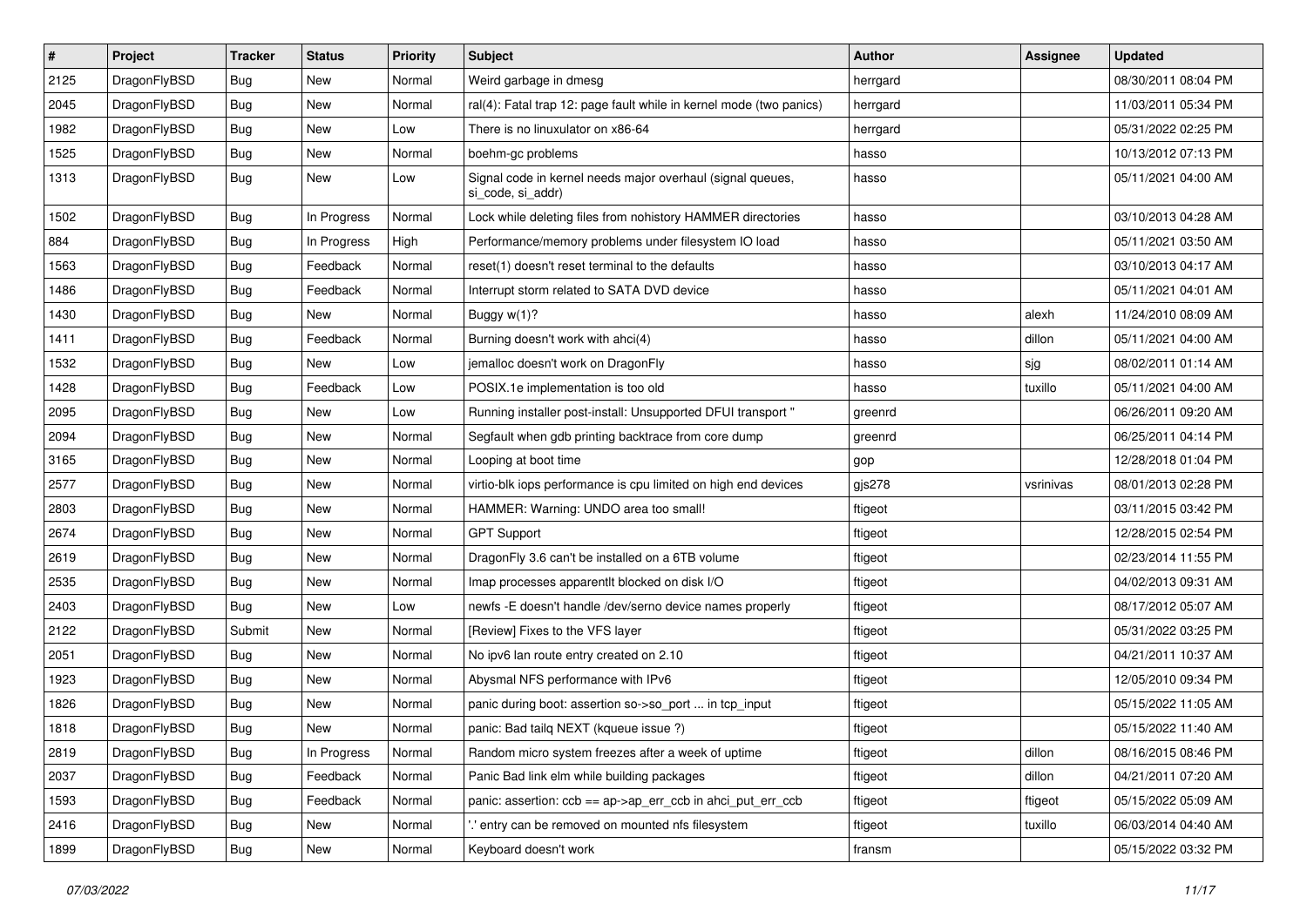| $\sharp$ | Project      | <b>Tracker</b> | <b>Status</b> | <b>Priority</b> | Subject                                                                                                    | Author        | Assignee | <b>Updated</b>      |
|----------|--------------|----------------|---------------|-----------------|------------------------------------------------------------------------------------------------------------|---------------|----------|---------------------|
| 846      | DragonFlyBSD | Bug            | Feedback      | Normal          | USB bugs:usb mouse can't used!                                                                             | frankning     |          | 01/15/2015 08:36 AM |
| 1672     | DragonFlyBSD | Bug            | Feedback      | Normal          | panic (trap 12) around btree_search() in 2.4.1-RELEASE                                                     | floid         |          | 01/19/2015 03:36 AM |
| 979      | DragonFlyBSD | <b>Bug</b>     | Feedback      | Normal          | Failure-prone USB mass storage (SB600? msdosfs? CAM?)                                                      | floid         |          | 01/15/2015 08:38 AM |
| 2657     | DragonFlyBSD | Bug            | New           | High            | Needs acl to migrate our servers                                                                           | ferney        |          | 03/31/2014 11:37 AM |
| 2569     | DragonFlyBSD | Bug            | New           | Normal          | ctime NFS                                                                                                  | ferney        |          | 08/11/2013 04:35 AM |
| 2075     | DragonFlyBSD | Bug            | New           | Normal          | pflogd on x86 64                                                                                           | fanch         |          | 05/16/2011 04:04 PM |
| 3276     | DragonFlyBSD | Submit         | New           | Normal          | Add option controlling whether gpt expand expands the last partition<br>(needs testing)                    | falsifian     |          | 07/10/2021 03:35 AM |
| 2544     | DragonFlyBSD | Bug            | New           | Normal          | live DVD system boot (menu option 1) caused db> prompt on<br>PE1950                                        | estrabd       |          | 05/11/2021 03:54 AM |
| 2254     | DragonFlyBSD | Bug            | <b>New</b>    | Normal          | panic: assertion "ref < &td->td_toks_end" failed in lwkt_gettoken at<br>/usr/src/sys/kern/lwkt_token.c:588 | eocallaghan   |          | 12/05/2011 10:21 PM |
| 2164     | DragonFlyBSD | Bug            | <b>New</b>    | Normal          | panic on reboot from usb.                                                                                  | eocallaghan   |          | 10/27/2011 09:29 AM |
| 2161     | DragonFlyBSD | Bug            | New           | Normal          | Outdated xorg.conf file gets installed into etc and screws up mouse                                        | eocallaghan   |          | 10/27/2011 01:51 PM |
| 2158     | DragonFlyBSD | Bug            | New           | Normal          | iwn panics with assertion on boot.                                                                         | eocallaghan   |          | 10/24/2011 04:13 PM |
| 1947     | DragonFlyBSD | Bug            | <b>New</b>    | Low             | GA-880GM-UD2H (rev. 1.3) AHCI fails to detect disks at the end of<br>the RAID controller                   | eocallaghan   |          | 11/27/2021 08:46 AM |
| 1592     | DragonFlyBSD | <b>Bug</b>     | Feedback      | Normal          | AcpiOSUnmapMemory: Warning, deallocation did not track<br>allocation.                                      | eocallaghan   |          | 06/02/2014 07:45 AM |
| 1591     | DragonFlyBSD | Bug            | Feedback      | Normal          | Lenovo X301 hangs with AHCI Driver CMD TIMEOUT<br>STS=d0 <bsy></bsy>                                       | eocallaghan   |          | 05/11/2021 04:05 AM |
| 1831     | DragonFlyBSD | Bug            | Feedback      | High            | HAMMER "malloc limit exceeded" panic                                                                       | eocallaghan   | dillon   | 06/04/2022 04:38 AM |
| 1877     | DragonFlyBSD | Bug            | New           | Normal          | Freeze during 1st hammer cleanup after new install                                                         | elekktretterr |          | 05/15/2022 11:43 AM |
| 1634     | DragonFlyBSD | Bug            | New           | Normal          | panic: spin lock: 0xe4ad1320, indefinitive wait!                                                           | elekktretterr |          | 01/19/2015 03:21 AM |
| 1463     | DragonFlyBSD | Bug            | <b>New</b>    | Normal          | Mountroot before drives are initialized                                                                    | elekktretterr |          | 12/07/2010 01:30 PM |
| 1194     | DragonFlyBSD | Bug            | New           | Normal          | SCSI errors while trying to copy photos from my camera                                                     | elekktretterr |          | 01/14/2015 04:39 PM |
| 1669     | DragonFlyBSD | Bug            | In Progress   | Normal          | Drive wont open using button                                                                               | elekktretterr |          | 02/29/2012 12:05 PM |
| 1181     | DragonFlyBSD | Bug            | In Progress   | Normal          | ACX111 panic                                                                                               | elekktretterr |          | 05/11/2021 04:00 AM |
| 1668     | DragonFlyBSD | Bug            | Feedback      | Normal          | Power button not working                                                                                   | elekktretterr |          | 03/10/2013 06:22 AM |
| 1613     | DragonFlyBSD | Bug            | Feedback      | Normal          | USB Keyboard not working on master                                                                         | elekktretterr |          | 05/11/2021 04:05 AM |
| 1456     | DragonFlyBSD | Bug            | Feedback      | Normal          | Microsoft wireless desktop problems                                                                        | elekktretterr |          | 01/15/2015 08:34 AM |
| 1454     | DragonFlyBSD | Bug            | Feedback      | Normal          | Unable to boot from external USB DVD drive                                                                 | elekktretterr |          | 05/11/2021 04:01 AM |
| 3117     | DragonFlyBSD | <b>Bug</b>     | <b>New</b>    | Normal          | Problem with colours if "intel" video-driver used                                                          | dpostolov     |          | 01/07/2018 11:35 PM |
| 3116     | DragonFlyBSD | Bug            | New           | Normal          | da0 detects on very big volume if to _remove_ usb install stick and<br>reboot on Intel NUC5PPYH            | dpostolov     |          | 01/07/2018 09:40 PM |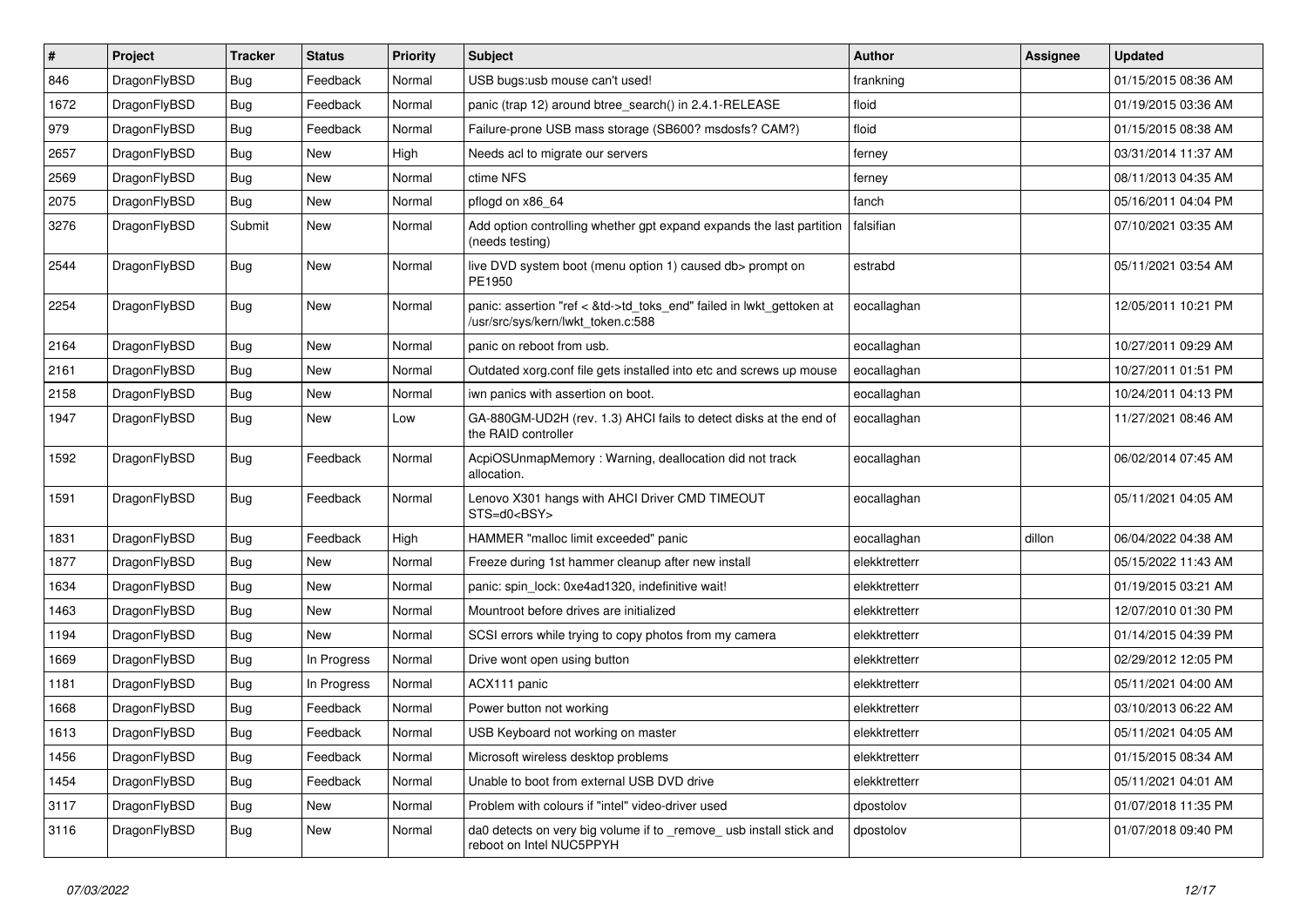| $\sharp$ | Project      | <b>Tracker</b> | <b>Status</b> | <b>Priority</b> | Subject                                                                                                                                                   | Author    | Assignee | <b>Updated</b>      |
|----------|--------------|----------------|---------------|-----------------|-----------------------------------------------------------------------------------------------------------------------------------------------------------|-----------|----------|---------------------|
| 1774     | DragonFlyBSD | <b>Bug</b>     | <b>New</b>    | Normal          | New IP header cleanup branch available for testing                                                                                                        | dillon    |          | 05/15/2022 10:59 AM |
| 1336     | DragonFlyBSD | Bug            | In Progress   | Normal          | Still looking for reports of missed directory entries w/ HAMMER                                                                                           | dillon    |          | 05/11/2021 04:00 AM |
| 1448     | DragonFlyBSD | Bug            | Feedback      | Normal          | panic: assertion: _tp->tt_msg->tt_cpuid == mycpuid in<br>tcp_callout_active tcp_output tcp_usr_send netmsg_pru_send<br>netmsg_service tcpmsg_service_loop | dillon    |          | 05/11/2021 04:00 AM |
| 1429     | DragonFlyBSD | <b>Bug</b>     | Feedback      | Normal          | vkernel bug - "mfree: m->m_nextpkt != NULL"                                                                                                               | dillon    |          | 05/11/2021 04:00 AM |
| 2708     | DragonFlyBSD | <b>Bug</b>     | <b>New</b>    | Normal          | unable to send TCP nor UDP on age(4) interface                                                                                                            | dermiste  |          | 05/11/2021 03:54 AM |
| 3147     | DragonFlyBSD | Submit         | <b>New</b>    | Normal          | Enable headless installation                                                                                                                              | ddegroot  |          | 10/09/2018 01:25 PM |
| 3154     | DragonFlyBSD | Submit         | New           | Normal          | Update serial handling in bootloader                                                                                                                      | ddegroot  | dillon   | 11/06/2018 11:21 PM |
| 2790     | DragonFlyBSD | Submit         | <b>New</b>    | Low             | filedesc softrefs increment code factoring                                                                                                                | dclink    |          | 02/21/2015 04:00 AM |
| 2721     | DragonFlyBSD | Submit         | Feedback      | Low             | Some few zalloc calls to objcache ones replacements                                                                                                       | dclink    | tuxillo  | 05/11/2021 04:08 AM |
| 2717     | DragonFlyBSD | Submit         | Feedback      | Normal          | Out of range numeric handling                                                                                                                             | dclink    | tuxillo  | 05/11/2021 04:08 AM |
| 3076     | DragonFlyBSD | Bug            | New           | Normal          | sys/dev/netif/ig hal/e1000 ich8lan.c:1594: sanity checking mixup?                                                                                         | dcb       |          | 10/11/2017 01:58 AM |
| 3025     | DragonFlyBSD | <b>Bug</b>     | <b>New</b>    | Normal          | sys/dev/powermng/powernow/powernow.c:284: bad comparison?                                                                                                 | dcb       |          | 09/23/2017 07:45 AM |
| 3024     | DragonFlyBSD | <b>Bug</b>     | <b>New</b>    | Low             | sys/dev/netif/wi/if wi.c:1090]: (style) Redundant condition                                                                                               | dcb       |          | 04/11/2017 11:56 AM |
| 3022     | DragonFlyBSD | <b>Bug</b>     | New           | Normal          | sys/dev/netif/ath/ath/if ath.c:2142: strange bitmask?                                                                                                     | dcb       |          | 04/11/2017 11:49 AM |
| 3018     | DragonFlyBSD | <b>Bug</b>     | New           | Normal          | sys/bus/u4b/wlan/if run.c:5464]: (style) Redundant condition                                                                                              | dcb       |          | 04/11/2017 11:26 AM |
| 3021     | DragonFlyBSD | Bug            | In Progress   | Normal          | sys/dev/drm/i915/i915_gem_stolen.c:115]: (error) Signed integer<br>overflow for expression '65535<<20'                                                    | dcb       |          | 04/11/2017 12:46 PM |
| 3011     | DragonFlyBSD | Bug            | In Progress   | Normal          | dragonfly/sys/dev/netif/re/re.c: suspicious code?                                                                                                         | dcb       |          | 07/29/2017 01:26 AM |
| 2994     | DragonFlyBSD | <b>Bug</b>     | New           | Normal          | Intermittent boot hangs after git: hammer - HAMMER Version 7                                                                                              | davshao   |          | 03/30/2017 02:06 PM |
| 2835     | DragonFlyBSD | Bug            | New           | Normal          | /usr/include/c++/5.0/bits/c++locale.h likes<br>POSIX C_SOURCE>=200809                                                                                     | davshao   |          | 11/18/2015 03:40 AM |
| 2688     | DragonFlyBSD | Bug            | <b>New</b>    | Normal          | 67613368bdda7 Fix wrong checks for U4B presence Asrock Z77M<br>difficulty detecting USB keyboard                                                          | davshao   |          | 06/28/2014 07:08 PM |
| 2652     | DragonFlyBSD | <b>Bug</b>     | <b>New</b>    | Normal          | 189a0ff3761b47  ix: Implement MSI-X support locks up Lenovo<br>S10 Intel Atom n270                                                                        | davshao   |          | 05/14/2014 01:55 AM |
| 2414     | DragonFlyBSD | Bug            | In Progress   | Normal          | Lenovo S10 acpi freeze (not new)                                                                                                                          | davshao   |          | 05/11/2021 04:13 AM |
| 3031     | DragonFlyBSD | Submit         | In Progress   | Normal          | Update drm/radeon to Linux 4.7.10 as much as possible                                                                                                     | davshao   | ftigeot  | 08/19/2021 12:33 PM |
| 3145     | DragonFlyBSD | Submit         | In Progress   | Normal          | Update libelf to FreeBSD 12 current and build as base library usable<br>by ports                                                                          | l davshao | tuxillo  | 08/20/2021 03:58 PM |
| 3243     | DragonFlyBSD | <b>Bug</b>     | New           | Normal          | SMART status not reported properly for SSD disks                                                                                                          | daftaupe  |          | 09/09/2020 11:03 PM |
| 3227     | DragonFlyBSD | Submit         | New           | Normal          | Add HAMMER2 instructions in the installation medium README                                                                                                | daftaupe  |          | 03/26/2020 03:34 PM |
| 2687     | DragonFlyBSD | <b>Bug</b>     | New           | Normal          | natacontrol software RAID in installer                                                                                                                    | csmelosky |          | 06/22/2014 12:03 PM |
| 1307     | DragonFlyBSD | <b>Bug</b>     | In Progress   | Normal          | hammer tid -2 shows unexpected result                                                                                                                     | corecode  |          | 10/18/2016 05:29 PM |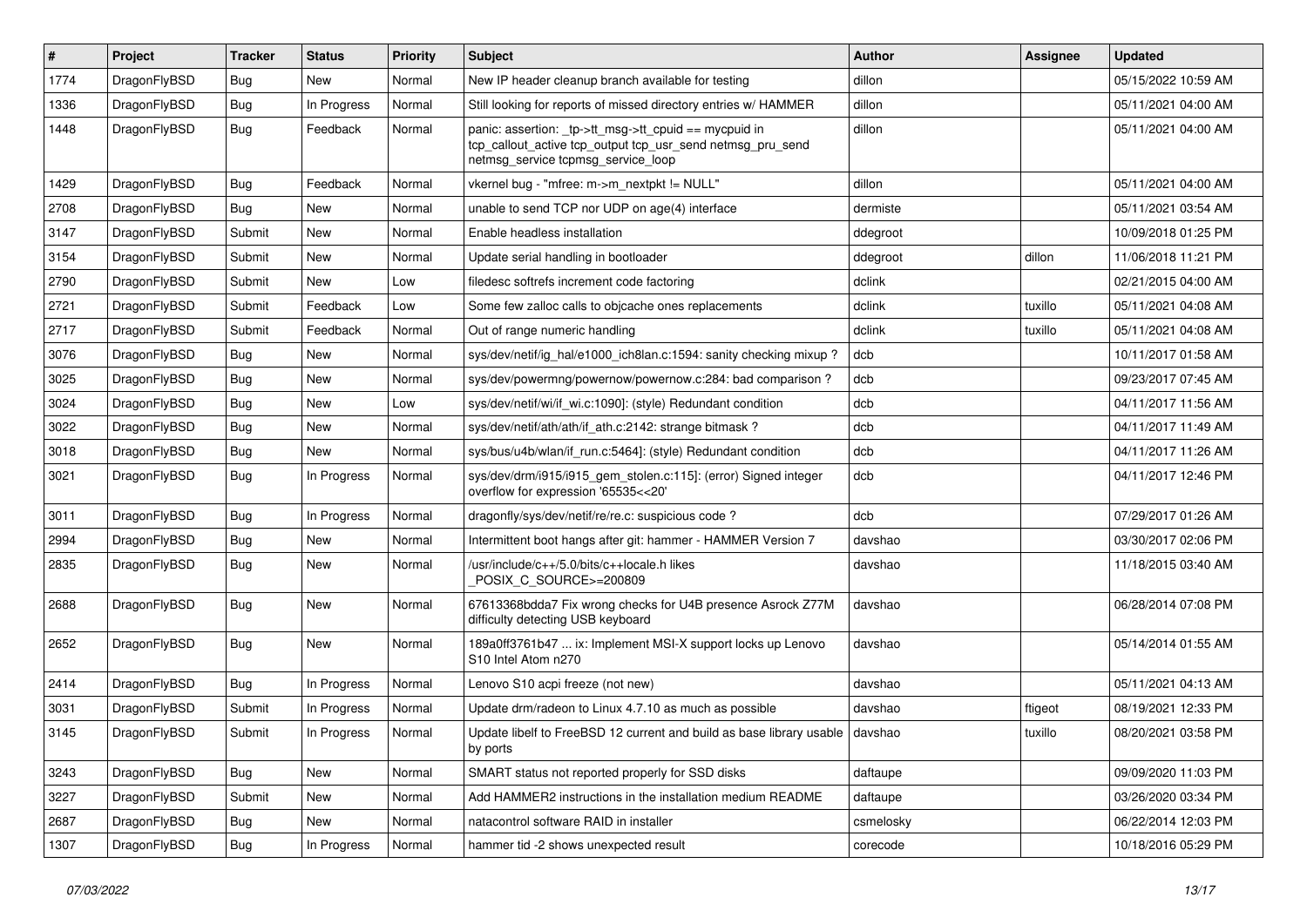| $\#$ | Project      | Tracker    | <b>Status</b> | <b>Priority</b> | <b>Subject</b>                                                                                                | <b>Author</b> | Assignee | <b>Updated</b>      |
|------|--------------|------------|---------------|-----------------|---------------------------------------------------------------------------------------------------------------|---------------|----------|---------------------|
| 1538 | DragonFlyBSD | <b>Bug</b> | <b>New</b>    | Low             | mountroot should probe file systems                                                                           | corecode      | alexh    | 11/24/2010 06:35 PM |
| 341  | DragonFlyBSD | Bug        | <b>New</b>    | Normal          | Vinum erroneously repors devices as busy                                                                      | corecode      | swildner | 01/21/2012 04:50 AM |
| 1556 | DragonFlyBSD | Bug        | <b>New</b>    | Normal          | many processes stuck in "hmrrcm", system unusable                                                             | corecode      | tuxillo  | 05/11/2021 03:52 AM |
| 1474 | DragonFlyBSD | Bug        | New           | Normal          | ithread 1 unexpectedly rescheduled                                                                            | corecode      | tuxillo  | 05/11/2021 03:52 AM |
| 1442 | DragonFlyBSD | <b>Bug</b> | <b>New</b>    | Normal          | blocking SIGSEGV and triggering a segment violation produces an<br>all CPU consuming process                  | corecode      | tuxillo  | 05/11/2021 03:52 AM |
| 1440 | DragonFlyBSD | <b>Bug</b> | <b>New</b>    | Normal          | ptrace/gdb doesn't work after process blocks SIGTRAP                                                          | corecode      | tuxillo  | 05/11/2021 03:52 AM |
| 1198 | DragonFlyBSD | Bug        | <b>New</b>    | High            | DDB loops panic in db read bytes                                                                              | corecode      | tuxillo  | 05/11/2021 03:51 AM |
| 731  | DragonFlyBSD | Bug        | <b>New</b>    | Normal          | system freeze on "slice too large"                                                                            | corecode      | tuxillo  | 06/25/2022 04:01 AM |
| 1584 | DragonFlyBSD | Bug        | In Progress   | Normal          | can't use ssh from jail: debug1: read passphrase: can't open<br>/dev/tty: Device busy                         | corecode      | tuxillo  | 05/11/2021 03:53 AM |
| 1583 | DragonFlyBSD | <b>Bug</b> | In Progress   | Normal          | panic: assertion: cursor->trans->sync_lock_refs > 0 in<br>hammer_recover_cursor                               | corecode      | tuxillo  | 05/11/2021 03:53 AM |
| 1547 | DragonFlyBSD | Bug        | In Progress   | Normal          | disklabel64 automatic sizing                                                                                  | corecode      | tuxillo  | 05/11/2021 03:52 AM |
| 1528 | DragonFlyBSD | Bug        | In Progress   | Normal          | ktrace does not show proper return values for pipe(2)                                                         | corecode      | tuxillo  | 05/11/2021 03:52 AM |
| 1475 | DragonFlyBSD | Bug        | In Progress   | Normal          | kernel blocks with low memory and syscons setting a high res mode<br>/ scrollback                             | corecode      | tuxillo  | 05/11/2021 03:52 AM |
| 1469 | DragonFlyBSD | Bug        | In Progress   | Normal          | Hammer history security concern                                                                               | corecode      | tuxillo  | 05/11/2021 03:52 AM |
| 1030 | DragonFlyBSD | Bug        | In Progress   | Normal          | msdosfs umount panic                                                                                          | corecode      | tuxillo  | 05/11/2021 03:51 AM |
| 781  | DragonFlyBSD | <b>Bug</b> | In Progress   | Normal          | fdisk uses wrong geometry on usb flash drives                                                                 | corecode      | tuxillo  | 05/11/2021 03:50 AM |
| 742  | DragonFlyBSD | Bug        | In Progress   | Normal          | umount problems with multiple mounts                                                                          | corecode      | tuxillo  | 06/25/2022 04:02 AM |
| 1587 | DragonFlyBSD | Bug        | Feedback      | Normal          | can't gdb across fork                                                                                         | corecode      | tuxillo  | 05/11/2021 03:54 AM |
| 1287 | DragonFlyBSD | <b>Bug</b> | Feedback      | Normal          | altg configuration doesn't work                                                                               | corecode      | tuxillo  | 05/11/2021 03:51 AM |
| 911  | DragonFlyBSD | <b>Bug</b> | Feedback      | Normal          | kldload/kernel linker can exceed malloc reserve and panic system                                              | corecode      | tuxillo  | 05/11/2021 03:51 AM |
| 901  | DragonFlyBSD | Bug        | Feedback      | Normal          | route show needs to get data from all cpus                                                                    | corecode      | tuxillo  | 05/11/2021 03:50 AM |
| 847  | DragonFlyBSD | <b>Bug</b> | Feedback      | Normal          | processes getting stuck on mount point                                                                        | corecode      | tuxillo  | 05/11/2021 03:50 AM |
| 1481 | DragonFlyBSD | Bug        | Feedback      | Normal          | panic: assertion: kva p(buf) in soopt from kbuf (after ipfw pipe<br>show, 2.2.1-R)                            | combiner      |          | 05/11/2021 04:01 AM |
| 2736 | DragonFlyBSD | Bug        | New           | High            | kernel panics on acpi timer probe function                                                                    | cnb           |          | 05/11/2021 03:55 AM |
| 2735 | DragonFlyBSD | Bug        | New           | Urgent          | iwn panics SYSSASSERT                                                                                         | cnb           |          | 05/11/2021 03:55 AM |
| 3280 | DragonFlyBSD | <b>Bug</b> | New           | Normal          | KMS console and i915(4) not working in 6.0                                                                    | cmusser       |          | 07/10/2021 03:35 AM |
| 3139 | DragonFlyBSD | Bug        | <b>New</b>    | Normal          | USB Mouse Does Not Work in DragonflyBSD quest on VirtualBox                                                   | chiguy1256    |          | 06/24/2018 10:14 PM |
| 2859 | DragonFlyBSD | Bug        | New           | Low             | Installer configuration menu always highlights "Select timezone", no<br>matter which step was last completed. | cgag          |          | 12/02/2015 01:54 PM |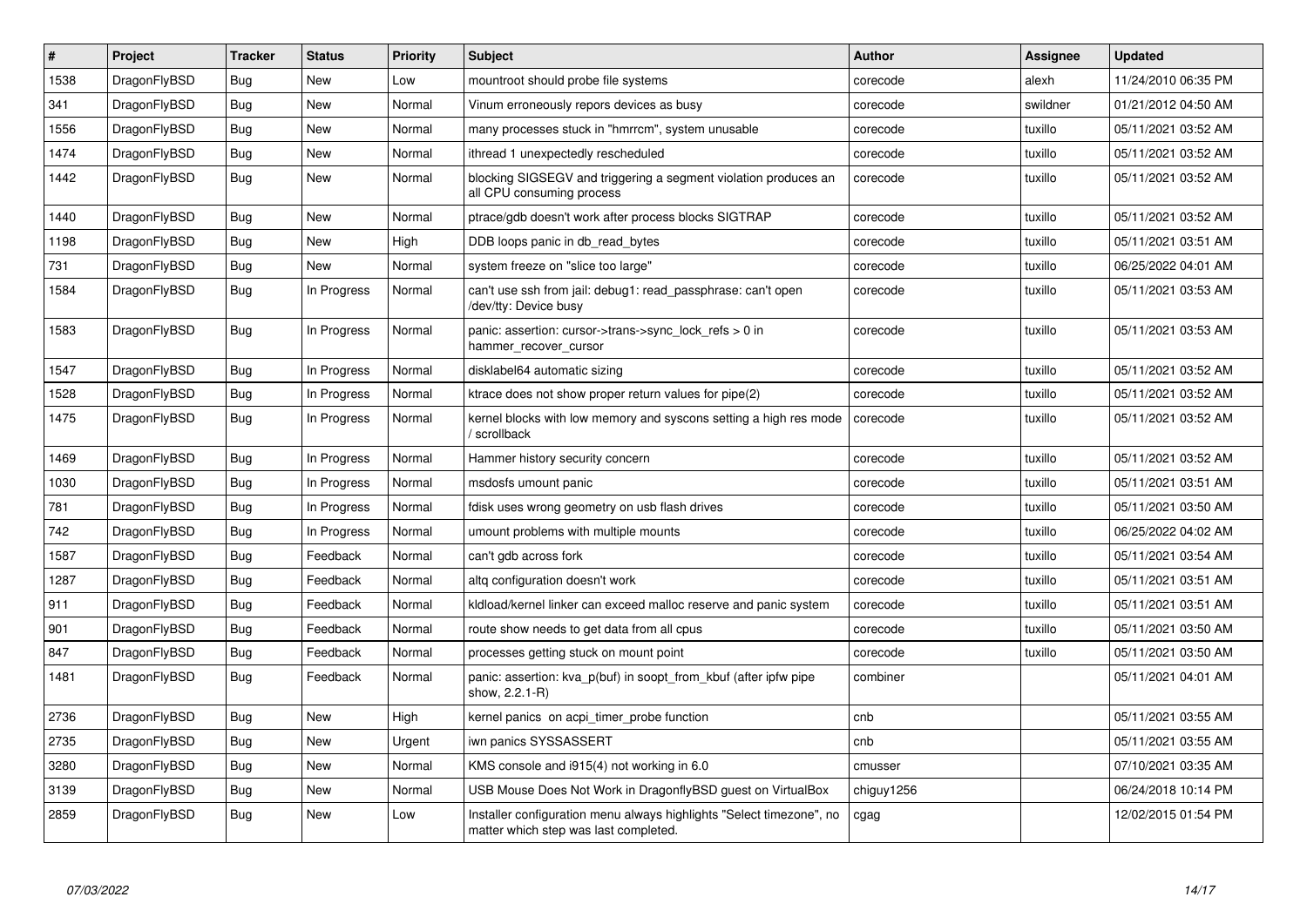| $\vert$ # | Project      | <b>Tracker</b> | <b>Status</b> | <b>Priority</b> | <b>Subject</b>                                                                                                               | Author             | Assignee | <b>Updated</b>      |
|-----------|--------------|----------------|---------------|-----------------|------------------------------------------------------------------------------------------------------------------------------|--------------------|----------|---------------------|
| 2858      | DragonFlyBSD | Bug            | New           | Low             | Installer "Local or UTC" question should have "No" selected by<br>default.                                                   | cgag               |          | 12/02/2015 01:18 PM |
| 3143      | DragonFlyBSD | <b>Bug</b>     | New           | Normal          | assertion "0" failed in hammer2 inode xop chain sync                                                                         | cbin               |          | 07/18/2018 12:50 PM |
| 1618      | DragonFlyBSD | Bug            | Feedback      | Normal          | collision for 'struct pmap' when using RPC and <sys user.h=""></sys>                                                         | carenas            |          | 05/11/2021 04:05 AM |
| 2319      | DragonFlyBSD | Bug            | <b>New</b>    | Normal          | crypt/passwd forward compat                                                                                                  | c.turner1          |          | 02/28/2012 12:39 PM |
| 2265      | DragonFlyBSD | <b>Bug</b>     | New           | Normal          | mbsrtowcs does not properly handle invalid mbstate t in ps                                                                   | c.turner1          | swildner | 01/10/2012 07:56 PM |
| 725       | DragonFlyBSD | Bug            | In Progress   | Low             | 'make distribution' fails w/'ro' /usr/obi                                                                                    | c.turner           |          | 03/09/2013 01:01 PM |
| 2115      | DragonFlyBSD | <b>Bug</b>     | New           | Normal          | [msk] system freeze after receive some paquet                                                                                | bsdsx              |          | 08/22/2011 10:22 AM |
| 1521      | DragonFlyBSD | Bug            | Feedback      | Normal          | amd64 2.4 livecd won't mount root at boot                                                                                    | bolapara           |          | 01/28/2018 03:45 AM |
| 1594      | DragonFlyBSD | <b>Bug</b>     | <b>New</b>    | Normal          | Kernel panic during boot from Live CD on Dell E6400                                                                          | bodie              |          | 05/11/2021 03:54 AM |
| 3110      | DragonFlyBSD | <b>Bug</b>     | New           | Normal          | crash with ipfw3 under load                                                                                                  | bnegre82           |          | 12/09/2017 06:22 AM |
| 3101      | DragonFlyBSD | Bug            | <b>New</b>    | Low             | PFI CGI install not working in dragonflybsd 5.0.1 USB install                                                                | bnegre82           |          | 05/11/2021 04:14 AM |
| 1882      | DragonFlyBSD | <b>Bug</b>     | New           | Low             | Idea for handling new USB vendor/device codes                                                                                | bmk                |          | 10/20/2010 12:15 PM |
| 3284      | DragonFlyBSD | Bug            | New           | Normal          | Wrong towlower() result for U+038A                                                                                           | bhaible            |          | 07/10/2021 03:34 AM |
| 3283      | DragonFlyBSD | Bug            | <b>New</b>    | Normal          | mknodat() cannot create FIFOs                                                                                                | bhaible            |          | 07/10/2021 03:34 AM |
| 3282      | DragonFlyBSD | <b>Bug</b>     | New           | Normal          | unexpected errno value from fopen()                                                                                          | bhaible            |          | 07/10/2021 03:34 AM |
| 3281      | DragonFlyBSD | Bug            | New           | Normal          | Crash after leaving unattended for a while                                                                                   | bhaible            |          | 07/10/2021 03:32 AM |
| 1718      | DragonFlyBSD | Bug            | Feedback      | Normal          | IDE disk drive not detected by x86_64 2.6.1 Live CD                                                                          | bcox               |          | 11/27/2021 08:25 AM |
| 3132      | DragonFlyBSD | <b>Bug</b>     | New           | Low             | unifdef mined                                                                                                                | bcallah            |          | 04/26/2018 08:34 PM |
| 331       | DragonFlyBSD | Bug            | In Progress   | Normal          | ftpsesame (aka Bridging S01E03)                                                                                              | bastyaelvtars      |          | 03/09/2013 12:28 PM |
| 2107      | DragonFlyBSD | Bug            | New           | Normal          | 2.10.1 sata dvd drive issue                                                                                                  | ausppc             |          | 07/31/2011 08:41 PM |
| 1148      | DragonFlyBSD | <b>Bug</b>     | In Progress   | Low             | BCM4311 wireless network adapter detected but not functional                                                                 | archimedes.gaviola |          | 05/11/2021 04:00 AM |
| 3311      | DragonFlyBSD | Bug            | <b>New</b>    | Low             | TrueCrypt support may cause kernel crash                                                                                     | arcade@b1t.name    |          | 04/29/2022 06:19 AM |
| 3278      | DragonFlyBSD | <b>Bug</b>     | New           | Normal          | Second screen image is distorted                                                                                             | arcade@b1t.name    |          | 07/10/2021 03:36 AM |
| 3209      | DragonFlyBSD | Bug            | <b>New</b>    | Normal          | svc has some minor bugs                                                                                                      | arcade@b1t.name    |          | 10/24/2019 09:08 AM |
| 2882      | DragonFlyBSD | Bug            | New           | Low             | bridge sends packets from individual interfaces                                                                              | arcade@b1t.name    |          | 01/09/2016 12:43 PM |
| 2878      | DragonFlyBSD | Bug            | New           | Low             | [fix] CCVER problem when using clang and cpu extensions<br>(intrinsics)                                                      | arcade@b1t.name    |          | 06/24/2016 04:25 AM |
| 2877      | DragonFlyBSD | Bug            | New           | Low             | sed fails when working with UTF-8 locale and non-UTF symbols                                                                 | arcade@b1t.name    |          | 12/30/2015 11:20 AM |
| 2520      | DragonFlyBSD | <b>Bug</b>     | New           | Normal          | panic: assertion "IS_SERIALIZED((ifp->if_serializer))" failed in<br>if_default_serialize_assert at /usr/src/sys/net/if.c:437 | ano                |          | 03/09/2013 12:14 AM |
| 2329      | DragonFlyBSD | <b>Bug</b>     | New           | Normal          | ibm x3550 & acpi                                                                                                             | ano                |          | 06/03/2014 11:37 AM |
| 1714      | DragonFlyBSD | Bug            | New           | Low             | hwpmc                                                                                                                        | alexh              | swildner | 08/18/2012 02:03 PM |
| 1921      | DragonFlyBSD | Bug            | In Progress   | Normal          | we miss mlockall                                                                                                             | alexh              | tuxillo  | 06/18/2022 04:08 AM |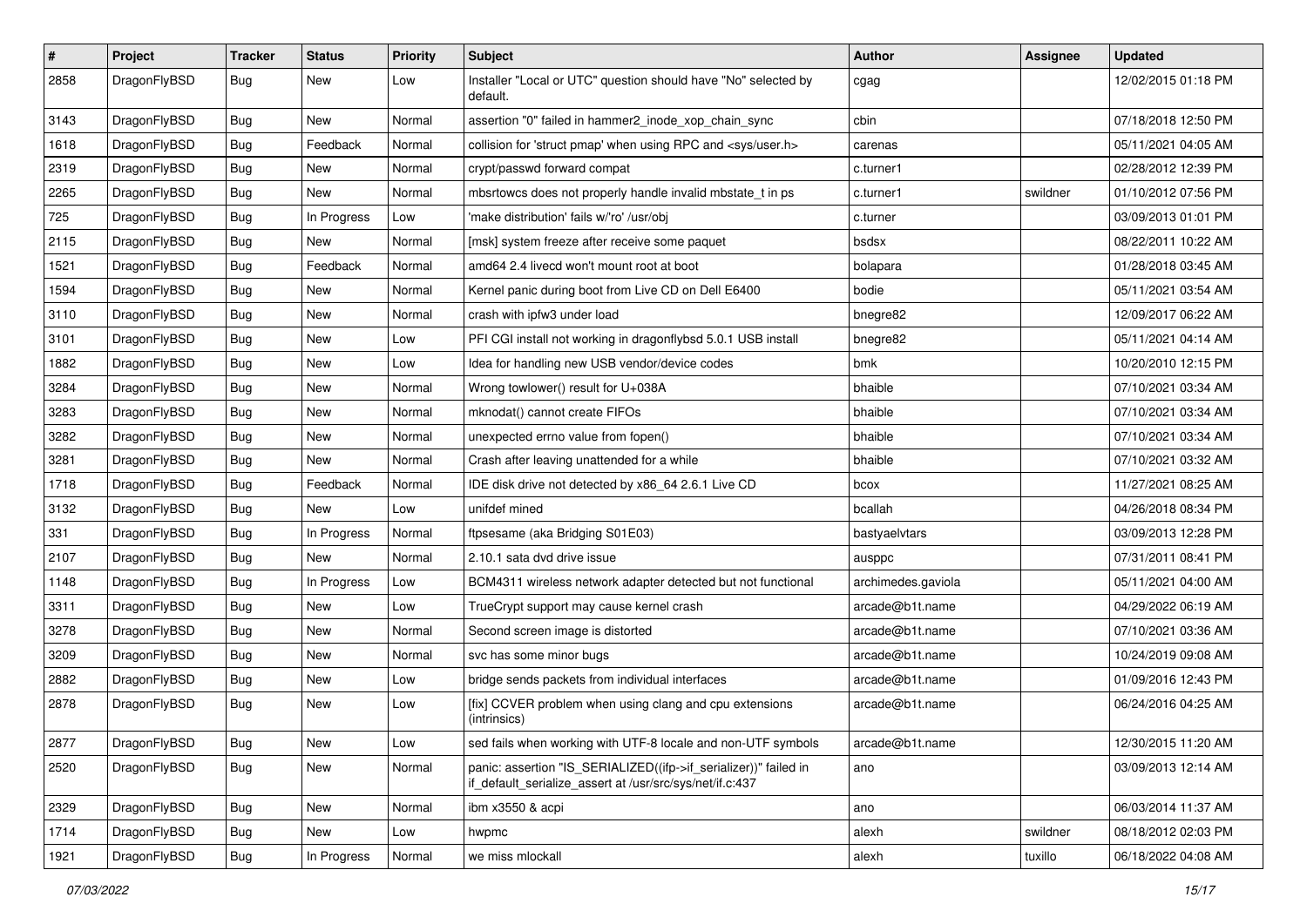| $\sharp$ | Project      | <b>Tracker</b> | <b>Status</b> | <b>Priority</b> | <b>Subject</b>                                                                                                                                              | <b>Author</b>      | Assignee | <b>Updated</b>      |
|----------|--------------|----------------|---------------|-----------------|-------------------------------------------------------------------------------------------------------------------------------------------------------------|--------------------|----------|---------------------|
| 1824     | DragonFlyBSD | Bug            | Feedback      | Normal          | kernel panic, x86, 2.7.3.859.ge5104                                                                                                                         | akirchhoff135014   |          | 03/10/2013 07:49 AM |
| 2210     | DragonFlyBSD | Bug            | <b>New</b>    | Normal          | Bugtracker cannot assign default project for new users                                                                                                      | ahuete.devel       |          | 11/17/2011 11:30 AM |
| 3301     | DragonFlyBSD | Bug            | <b>New</b>    | Normal          | Gkrellm from the packages is not showing logged in users in main<br>window, logged in users always $== 0$                                                   | adrian             |          | 01/08/2022 04:24 AM |
| 3300     | DragonFlyBSD | <b>Bug</b>     | <b>New</b>    | Normal          | Running Xvnc from TigerVNC package through the INETD daemon<br>in TCP WAIT mode fails hard                                                                  | adrian             |          | 01/08/2022 04:25 AM |
| 3299     | DragonFlyBSD | <b>Bug</b>     | In Progress   | Normal          | DragonFlyBSD reports utterly wrong uptime (most of the time, right<br>after booting in)                                                                     | adrian             |          | 11/11/2021 01:43 PM |
| 2250     | DragonFlyBSD | Bug            | <b>New</b>    | Normal          | Kernel panic                                                                                                                                                | adamk              |          | 11/23/2018 01:10 AM |
| 1941     | DragonFlyBSD | Bug            | New           | Normal          | wlan config crash                                                                                                                                           | abandon.every.hope |          | 12/24/2010 07:54 PM |
| 2852     | DragonFlyBSD | Bug            | <b>New</b>    | Normal          | Hammer File System - hangs on undo during system boot / mount -<br>will not recover on DragonFlyBSD newer than 3.6.0                                        | abale              |          | 05/11/2021 04:07 AM |
| 3120     | DragonFlyBSD | <b>Bug</b>     | <b>New</b>    | Normal          | Intel AC 8260 firmware does not load                                                                                                                        | Vintodrimmer       |          | 08/28/2018 03:30 AM |
| 3240     | DragonFlyBSD | <b>Bug</b>     | <b>New</b>    | High            | compile error because of openssl with /usr/dports/security/rhash for<br>mysql 8 install                                                                     | <b>UlasSAYGIN</b>  |          | 06/04/2020 08:05 AM |
| 3219     | DragonFlyBSD | Bug            | <b>New</b>    | Normal          | x11/xorg port can not be build                                                                                                                              | <b>UlasSAYGIN</b>  |          | 03/31/2020 08:57 AM |
| 2595     | DragonFlyBSD | Bug            | <b>New</b>    | Normal          | DragonFly 3.4.3 crashes on SUN Blade X6250 with Qlogic ISP 2432<br>FC card                                                                                  | Turvamies          |          | 10/07/2013 11:53 AM |
| 2493     | DragonFlyBSD | Bug            | <b>New</b>    | Normal          | vidcontrol: invalid video mode name                                                                                                                         | Svarov             |          | 01/24/2013 09:55 AM |
| 1246     | DragonFlyBSD | Bug            | <b>New</b>    | Normal          | bad resolution (monitor desync) with livedvd                                                                                                                | Przem0l            |          | 02/18/2014 06:29 AM |
| 2499     | DragonFlyBSD | <b>Bug</b>     | In Progress   | Urgent          | DRAGONFLY 3 2 lockd not responding correctly                                                                                                                | Nerzhul            |          | 01/22/2013 12:47 PM |
| 3006     | DragonFlyBSD | Bug            | <b>New</b>    | Normal          | boot Ocfg: panic in kern udev.c in function udev dict set cstr when<br>installing in VirtualBox                                                             | MichiGreat         |          | 04/01/2017 02:22 PM |
| 2453     | DragonFlyBSD | <b>Bug</b>     | <b>New</b>    | Normal          | panic: assertion "gd->gd_spinlocks == 0" failed                                                                                                             | Johannes.Hofmann   |          | 11/12/2012 12:54 PM |
| 1850     | DragonFlyBSD | Bug            | <b>New</b>    | Normal          | volume-add on hammer root fs panic                                                                                                                          | Johannes.Hofmann   |          | 04/18/2019 04:27 AM |
| 1700     | DragonFlyBSD | Submit         | In Progress   | Normal          | skip boot2 menu on <enter></enter>                                                                                                                          | Johannes.Hofmann   | tuxillo  | 05/15/2022 08:35 AM |
| 2620     | DragonFlyBSD | Bug            | <b>New</b>    | Normal          | moused problem                                                                                                                                              | FilippoMo          |          | 12/20/2013 10:32 AM |
| 2618     | DragonFlyBSD | Bug            | <b>New</b>    | Normal          | mouse problem on RELEASE-3 6 0                                                                                                                              | FilippoMo          |          | 12/20/2013 03:26 AM |
| 2617     | DragonFlyBSD | <b>Bug</b>     | Feedback      | Normal          | Possible issue with wireless mouse on 3.6 release                                                                                                           | FilippoMo          |          | 01/14/2015 03:42 PM |
| 989      | DragonFlyBSD | <b>Bug</b>     | <b>New</b>    | Normal          | installer/fdisk trouble with wrapped values                                                                                                                 | Discodestroyer     |          | 02/18/2014 06:27 AM |
| 2806     | DragonFlyBSD | Bug            | <b>New</b>    | Normal          | failed to configure a link-local address on ath0 (errno = 22)                                                                                               | Chingyuan          |          | 05/25/2021 01:00 AM |
| 2870     | DragonFlyBSD | <b>Bug</b>     | <b>New</b>    | High            | Broken text and icons when glamor acceleration is used                                                                                                      | 375gnu             | ftigeot  | 01/31/2016 12:13 AM |
| 3194     | DragonFlyBSD | Bug            | <b>New</b>    | High            | Hammer kernel crash on mirror-stream of PFS after upgrade<br>(assertion "cursor->flags &<br>HAMMER_CURSOR_ITERATE_CHECK" failed in<br>hammer btree iterate) | Anonymous          |          | 06/29/2019 01:32 PM |